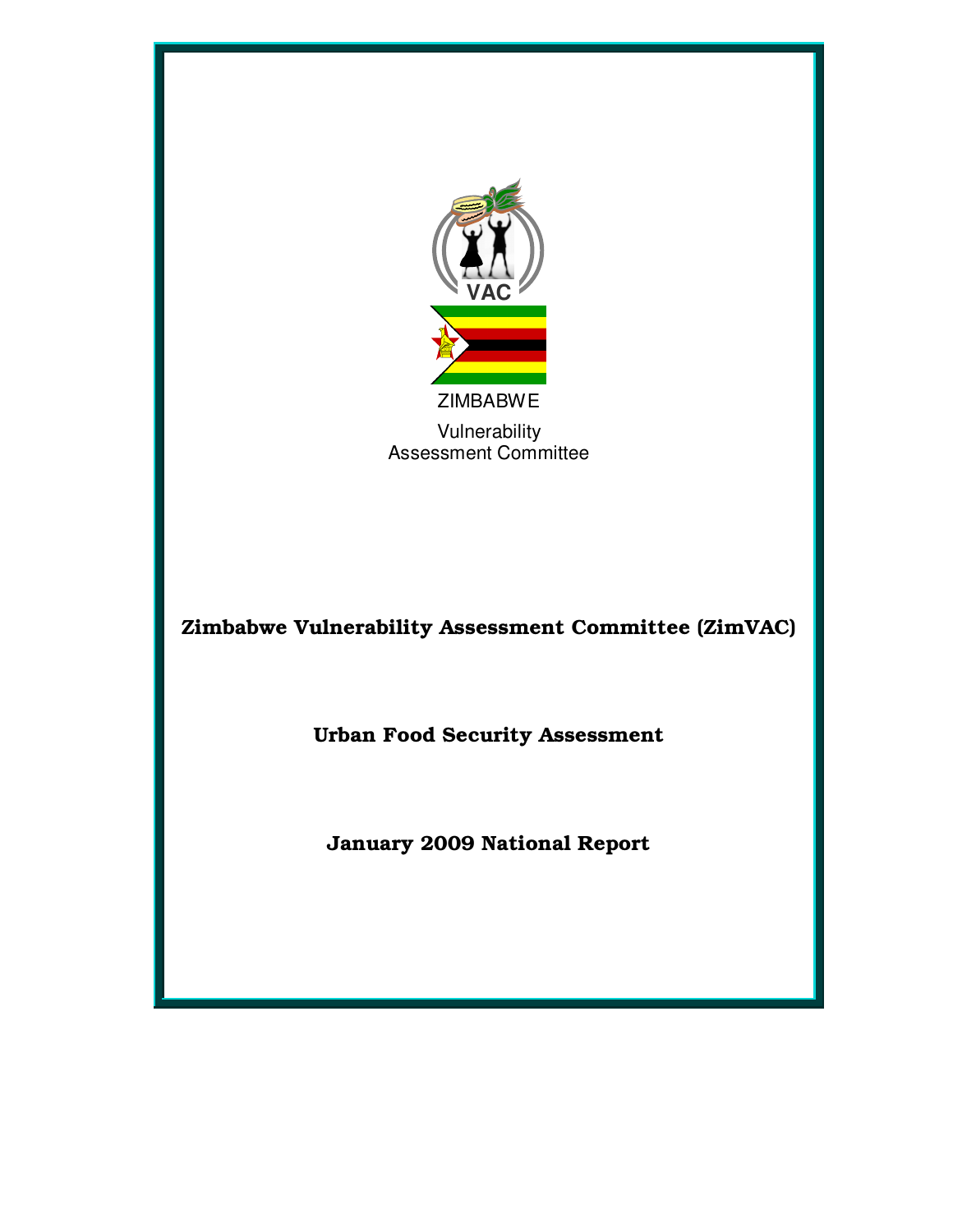#### PREFACE

Since the year 2000, Zimbabwe has been experiencing economic and humanitarian challenges resulting from a complex web of overlapping factors, some of which include erratic weather patterns; hyperinflation; shrinking economy and a receding international community. This has induced severe hardships on the already impoverished households resulting in worsening vulnerability for both rural and urban populace.

The 2003 Poverty Assessment Study Survey (PASS II) results showed an increase in poverty at national level and in both rural and urban areas. The decline of the Zimbabwean economy points to a rapidly deteriorating food security situation in the urban areas.

Against this background and the growing need of understanding how the urban poor are coping with the current food security challenges, an Urban Food Security Assessment was conducted by the Zimbabwe Vulnerability Assessment Committee (ZimVAC) in January 2009. This report summarizes the findings of the 2009 ZimVAC Urban Food Security Assessment.

The timing of the survey could not have been any better as its results come at time when the Political leadership of Zimbabwe has worked out a political accord that promises to usher in a favourable atmosphere wherein humanitarian actors and the state will be able to work together in mitigating the effects of the multi-dimensional crisis.

It is the hope of ZimVAC that this report does not resemble a mere compilation of words and figures but rather a planning tool for stakeholders in formulation of appropriate interventions to address the food insecurity problem facing the urban poor.

ZimVAC would like to take this opportunity to express sincere appreciation to all who contributed to the success of the assessment and production of this report.

Mr. George D. Kembo Dr. Robson M. Mafoti ZimVAC Chairman Chief Executive Officer Food and Nutrition Council (FNC) SIRDC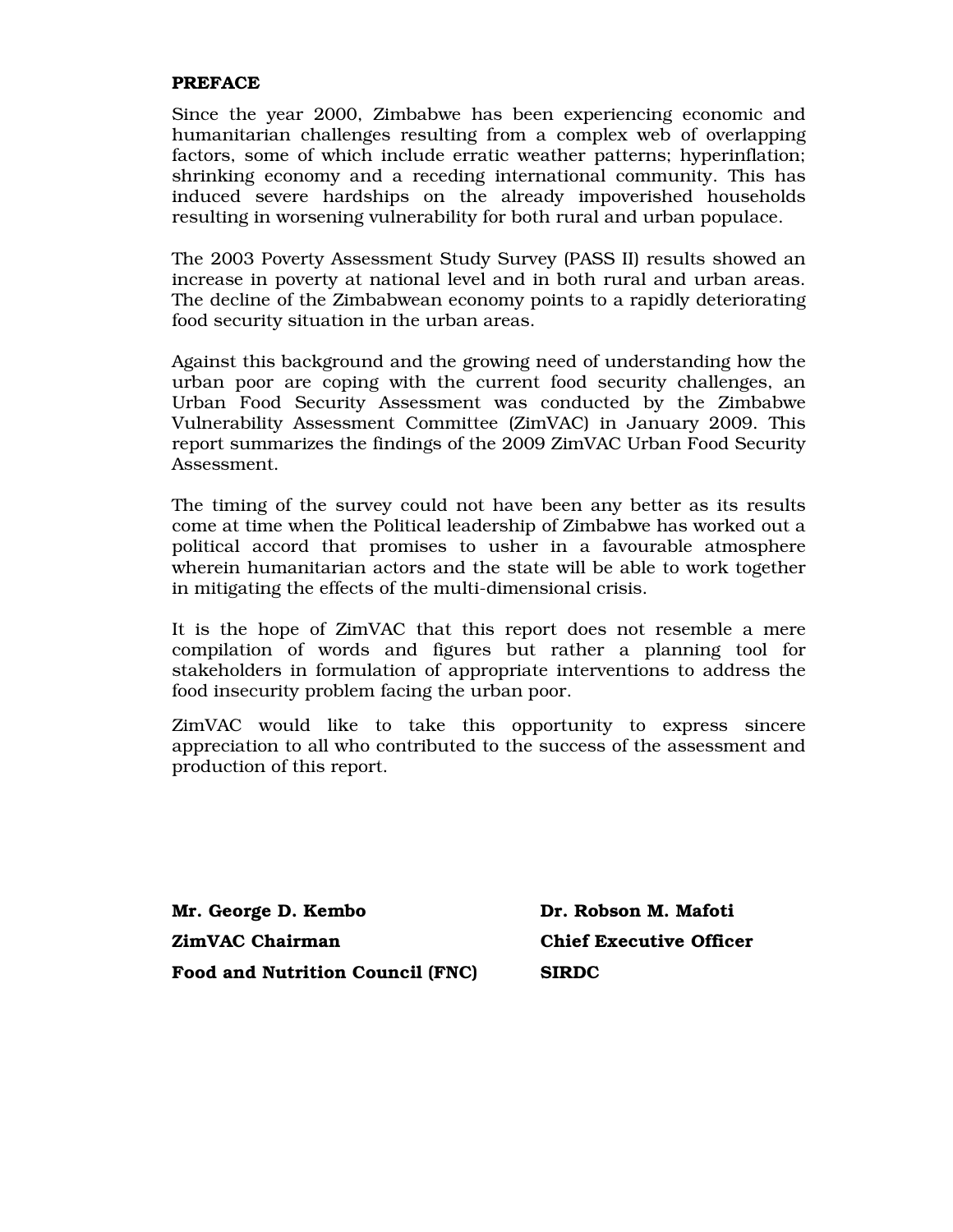#### ACKNOWLEDGEMENTS

The assessment was made possible through the generous financial, inkind and technical contributions made by the Government of Zimbabwe (Scientific and Industrial Research Development Centre, Food and Nutrition Council, Ministry of Agriculture – AGRITEX, Ministry of Public Service Labour and Social Welfare, Ministry of Health, Ministry of Education, Ministry of Local Government, Public Works and Urban Development and the Central Statistics Office), UN Agencies (FAO, WFP and OCHA) and non-state institutions (Famine Early Warning System Network, World Vision, and SADC Regional Vulnerability Assessment Committee). Enumerators, data collection supervisors, provincial coordinators, data analysts and report writers for Urban Food Security Assessment were drawn from these agencies.

ZimVAC acknowledges this invaluable support from these organizations. ZimVAC would also like to acknowledge the willingness of all the individuals and households that were interviewed during the assessment. This assessment would not have been possible without their cooperation and participation.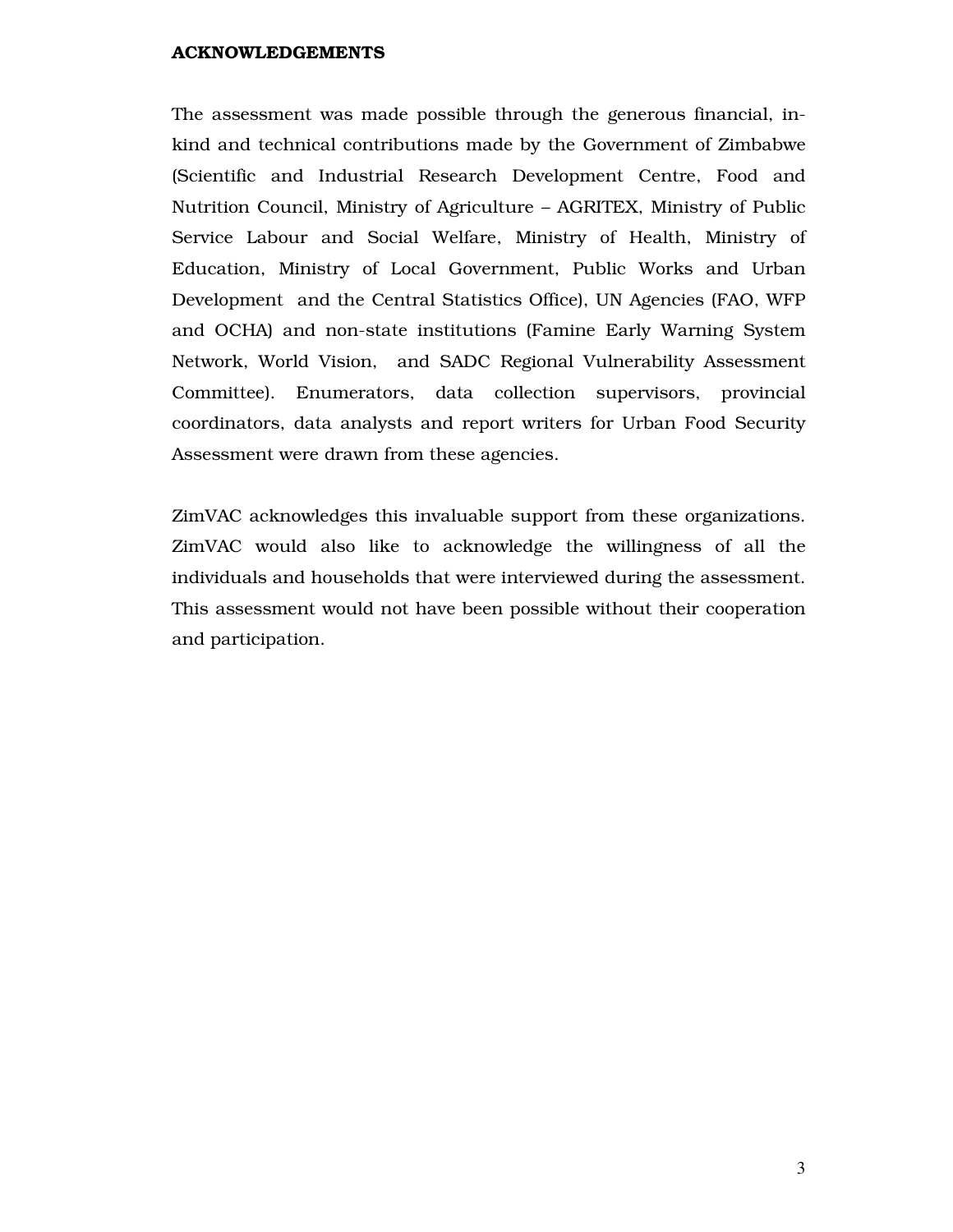# **Table of Contents**

| 1.                            |                         |                                                     |  |
|-------------------------------|-------------------------|-----------------------------------------------------|--|
| 2.                            |                         |                                                     |  |
| 2.1<br>$2.2\phantom{0}$<br>3. |                         |                                                     |  |
| 3.0                           |                         |                                                     |  |
| 3.1<br>$3.2\phantom{0}$       | 3.2.1                   |                                                     |  |
|                               | 3.2.2<br>3.2.3<br>3.2.4 | Average number of days a food item was consumed  13 |  |
| 3.3                           | 3.2.5                   |                                                     |  |
| 3.4                           |                         |                                                     |  |
|                               | 3.3.1                   |                                                     |  |
|                               | 3.3.2                   |                                                     |  |
|                               | 3.3.3                   |                                                     |  |
| 3.4                           | 3.3.4                   |                                                     |  |
| 3.5                           |                         |                                                     |  |
| 3.6                           |                         |                                                     |  |
| 4                             |                         |                                                     |  |
|                               |                         |                                                     |  |
|                               |                         |                                                     |  |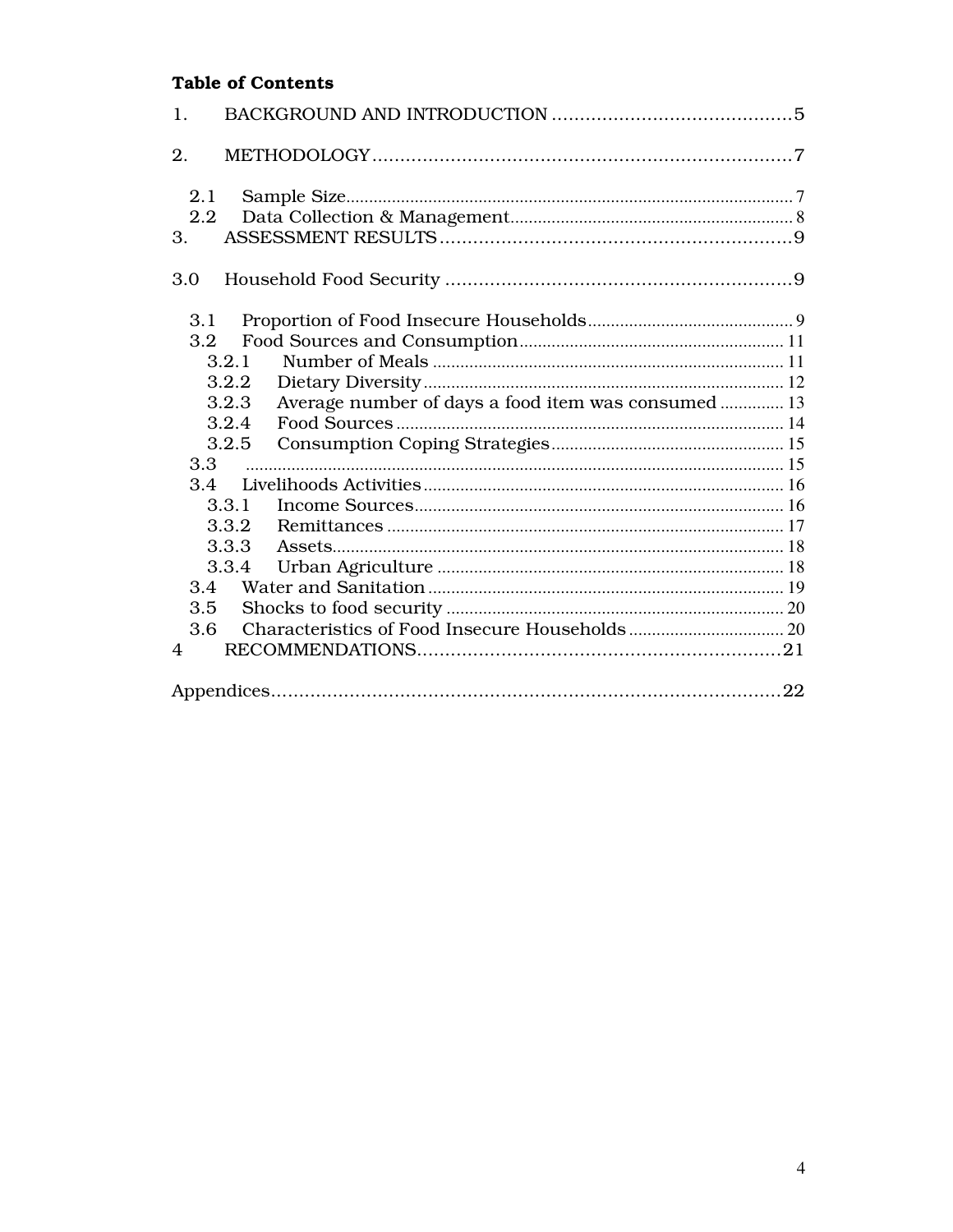#### 1. BACKGROUND AND INTRODUCTION

Food security assessments in urban areas have been too few and far apart, viz; 2003 and 2006. Yet the deterioration of the Zimbabwean economy suggests a rapidly deteriorating food security situation in the urban areas of Zimbabwe. In October 2006, the ZimVAC urban food security assessment estimated 24 percent of the households in the high density and peri-urban settlements of Zimbabwe to be food insecure. The top three best provinces were Mashonaland East (14%), Midlands (17%) and Matabeleland South (20%) and the worst provinces were Bulawayo (35%) Manicaland (33%) and Mashonaland West (28%).

Since then poverty levels have increased, annual inflation officially estimated at 231million percent for August 2008; the highest in the world, unemployment estimated to be above 80 percent, the Zimbabwean dollar continuing to lose value against major currencies, continuing shortages of basic food stuffs and other household goods, and continued deterioration of water and sanitation infrastructure.

This continued unabated deterioration of water and sanitation infrastructure has increased the risk of major disease outbreaks, especially in urban areas. It was therefore not surprising that, in August 2008, an unprecedented cholera out break occurred in Chitungwiza and it quickly spread to many parts of the country a few months later. The Ministry Health and Child Welfare and the World Health Organisation cholera surveillance report for December 2008 revealed that the disease had been reported in all the country's ten provinces by that period. It had attacked more than 37,000 people and killed close to 2,000 people. Chief amongst the factors that fuelled the pandemic were the poor water and sanitation prevailing in most urban areas as well as the seriously compromised public health delivery system.

Given the foregoing, establishing the food security situation in urban areas and how the urban poor are coping with the attendant food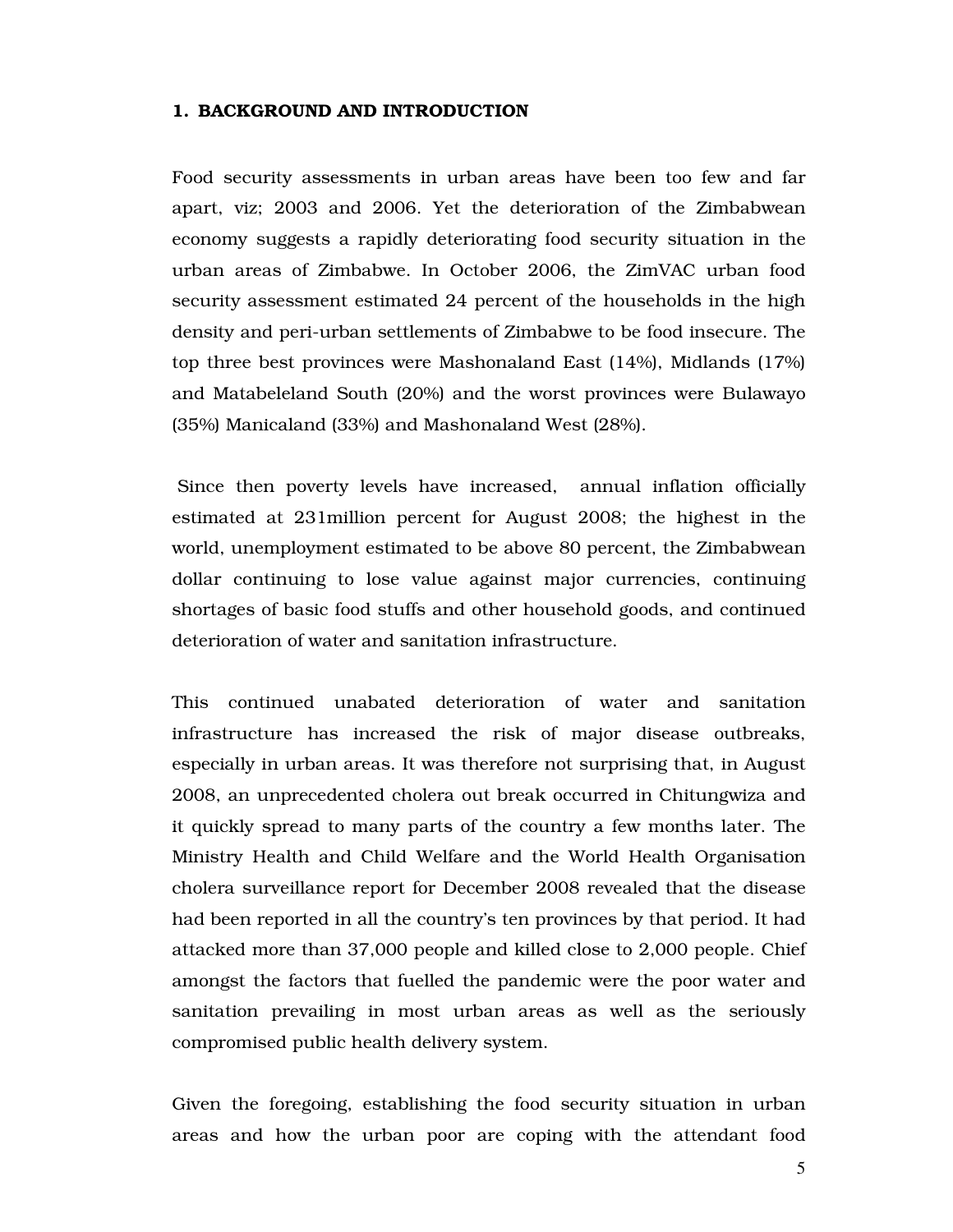security challenges is not only urgent but indispensable information for the formulation of appropriate interventions to address the food insecurity problem.

It is in this light that ZimVac formulated and implemented the 2009 urban food security assessment with the following objectives;

- To determine the prevalence of food insecurity and its severity amongst households in the high density and peri-urban areas of Zimbabwe.
- To identify and describe food insecure households in the high density and peri urban areas of Zimbabwe.
- To describe the ways and means households in high density and peri urban settlements are employing to earn a living and how they are coping with the food insecurity they are experiencing
- To identify and describe the socio-economic factors that determines the food security situation of food insecure households.
- To provide recommendations on immediate, medium and long term interventions to address the food insecurity in urban areas of Zimbabwe.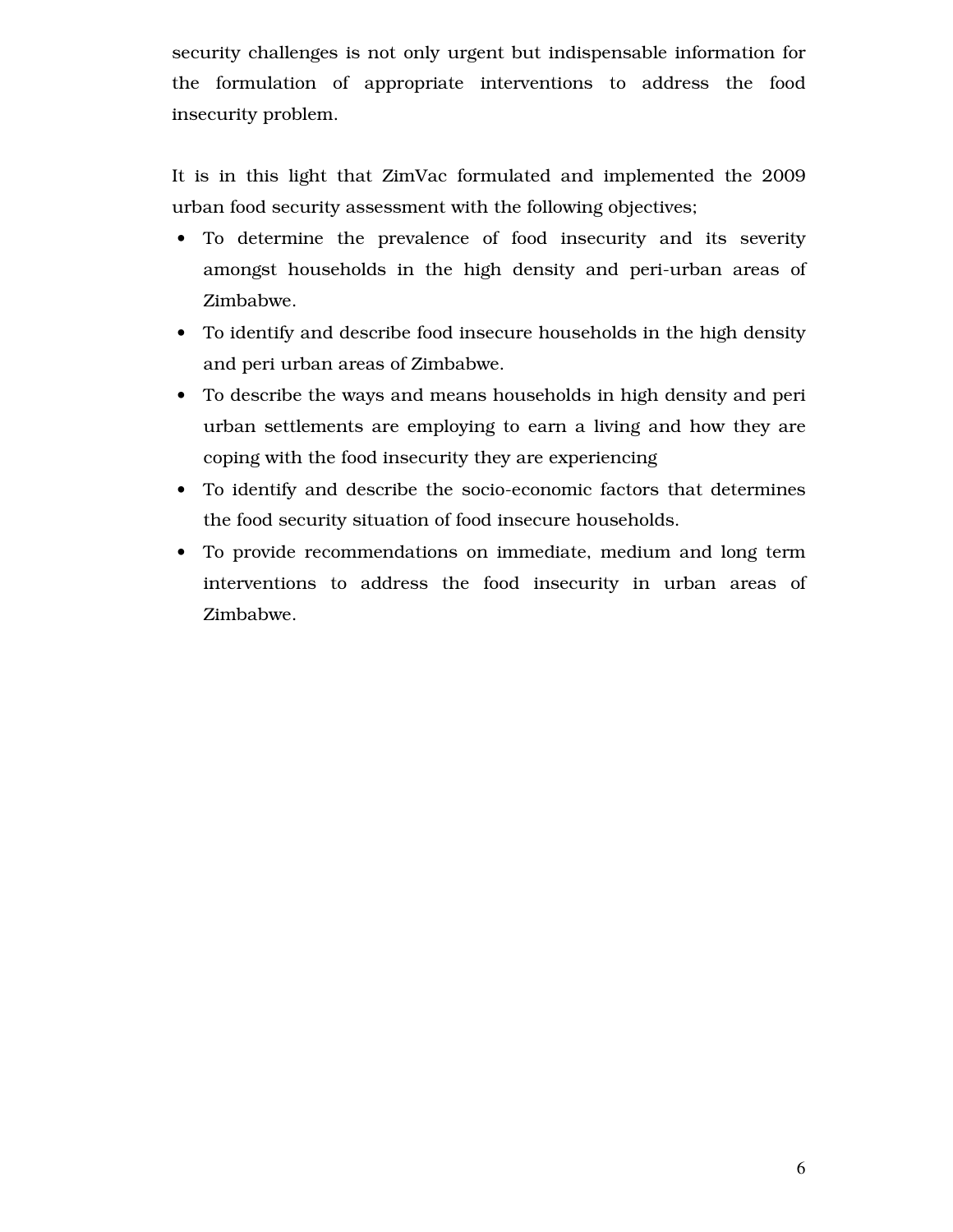#### 2. METHODOLOGY

A household survey was used to collect information from sampled households. A total of 50 enumerators drawn from government departments, NGOs and UN organisations were used to collect data. The enumerators worked under the supervision of 16 national supervisors. The questionnaire (Annex 1) collected information on demography, assets, food sources and consumption, remittances, coping strategies, shocks and hazards; and urban agriculture. In addition to the household questionnaire information on food availability, prices, water & sanitation was also collected during the survey.

#### 2.1 Sample Size

A national sample size of 222 sites was determined and 12 households were interviewed per site. The distribution of the sample is shown in Table 2.1. The square root allocation technique was adopted to allocate the 222 sites across provinces. This technique ensured that provinces with larger urban populations were not over represented at the expense of urban areas with smaller populations. The sample was tailor made to cover large cities, medium cities, small towns, growth points, mining towns, service centers and border towns. The 2009 sample was determined along the same lines as the 2006 sample, due to financial constraints; the sample was limited to high density residential areas and peri-urban settlement. As such the results should be taken to be representative of populations in high density and peri urban areas only.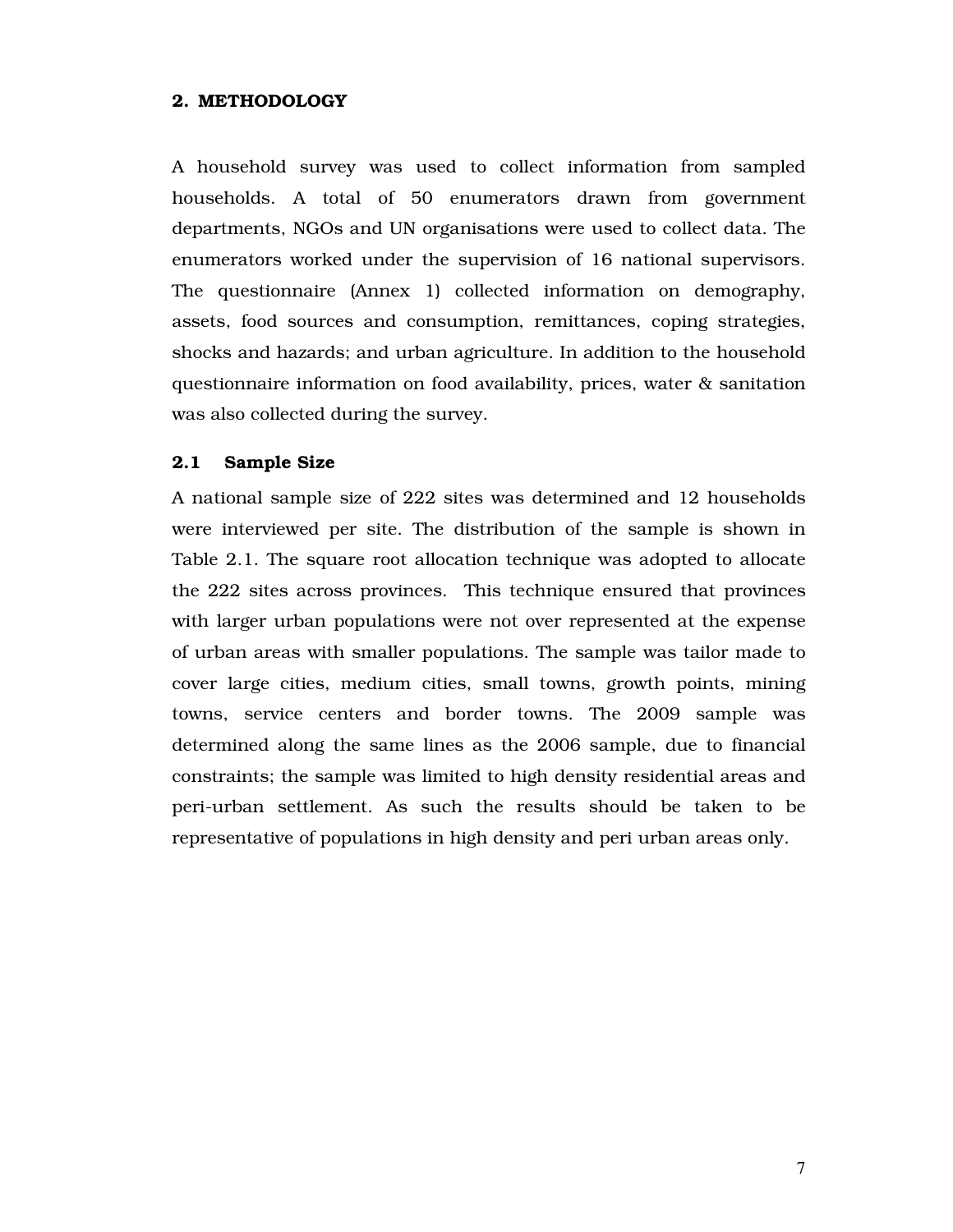Table 2.1: Urban Areas and Number of Households Interviewed per Province

| <b>Province</b>     | <b>Urban Areas</b>                  | <b>Number</b><br>of<br><b>Households</b> |
|---------------------|-------------------------------------|------------------------------------------|
|                     |                                     | interviewed                              |
| <b>Bulawayo</b>     | Bulawayo                            | 230                                      |
| <b>Manicaland</b>   | Mutare, Rusape, Chipinge            | 315                                      |
|                     |                                     |                                          |
| <b>Mash Central</b> | Bindura, Trojan Mine, Glendale      | 242                                      |
|                     | Mvurwi, Shamva                      |                                          |
| <b>Mash East</b>    | Chivhu,<br>Marondera, Chikomba,     | 266                                      |
|                     | Mutoko, Murehwa, Ruwa               |                                          |
| <b>Mash West</b>    | Chinhoyi, Kadoma, Chegutu           | 241                                      |
|                     | Kariba, Norton                      |                                          |
|                     | Karoi, Mt Hampden                   |                                          |
| <b>Masvingo</b>     | Masvingo, Mashava, Chiredzi, Gutu   | 301                                      |
| <b>Mat North</b>    | Hwange, Victoria Falls, Lupane      | 241                                      |
| <b>Mat South</b>    | Gwanda, Beitbridge, Plumtree        | 185                                      |
| <b>Midlands</b>     | Gweru, Kwekwe, Redcliff, Zvishavane | 296                                      |
| <b>Harare</b>       | Harare High Density, Chitungwiza,   | 360                                      |
|                     | Epworth, Harare Peri-urban          |                                          |
| <b>TOTAL</b>        |                                     | 2677                                     |

#### 2.2 Data Collection & Management

Household data was collected using Personal Digital Assistant (PDA) except the urban agriculture section which was completed on paper questionnaires. The data from PDAs was exported to SPSS and the paper questionnaires were entered into SPSS. Data cleaning was undertaken mainly through consistency checks. A total of 2667 households were interviewed and of these data from 2553 (96%) households was used to determine the proportion of food insecure households following data cleaning. The results of the survey are presented in the following chapter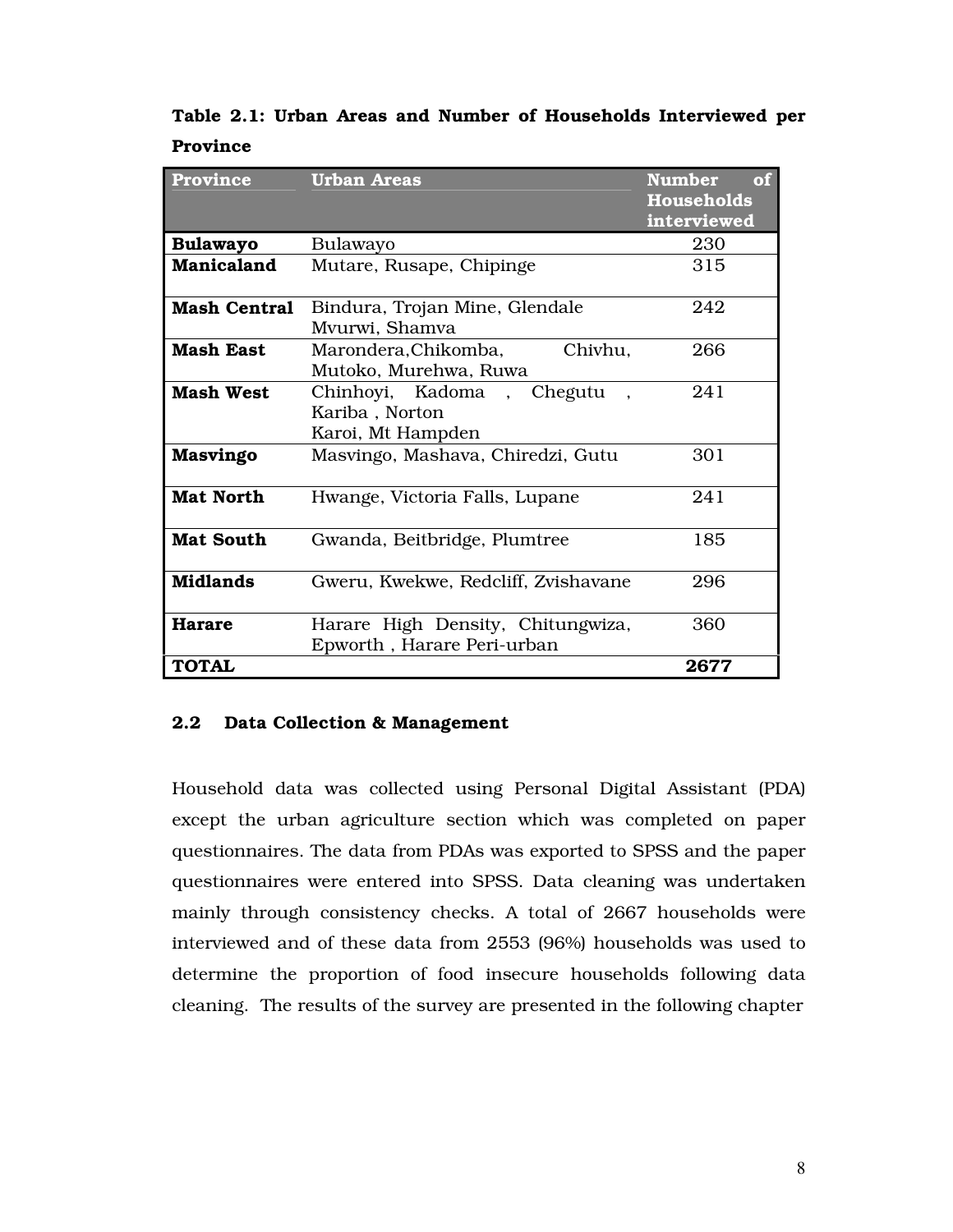## 3. ASSESSMENT RESULTS

The ZimVAC 2009 urban food security assessment results are presented in the following five thematic areas.

- Household food security which includes proportion of food insecure households, food sources, consumption, dietary diversity and coping strategies.
- Livelihoods activities which includes income sources, remittances, assets and urban agriculture.
- Water and sanitation
- Shocks to food security.
- Characteristics of food insecure

# 3.0 Household Food Security

# 3.1 Proportion of Food Insecure Households

The ZimVAC 2009 urban food security assessment found 33% of the assessed households to be food insecure compared to 24% in November 2006 (see Fig 3.1 below)

# Fig 3.1: Proportion of Food Insecure Households in 2006 & 2009

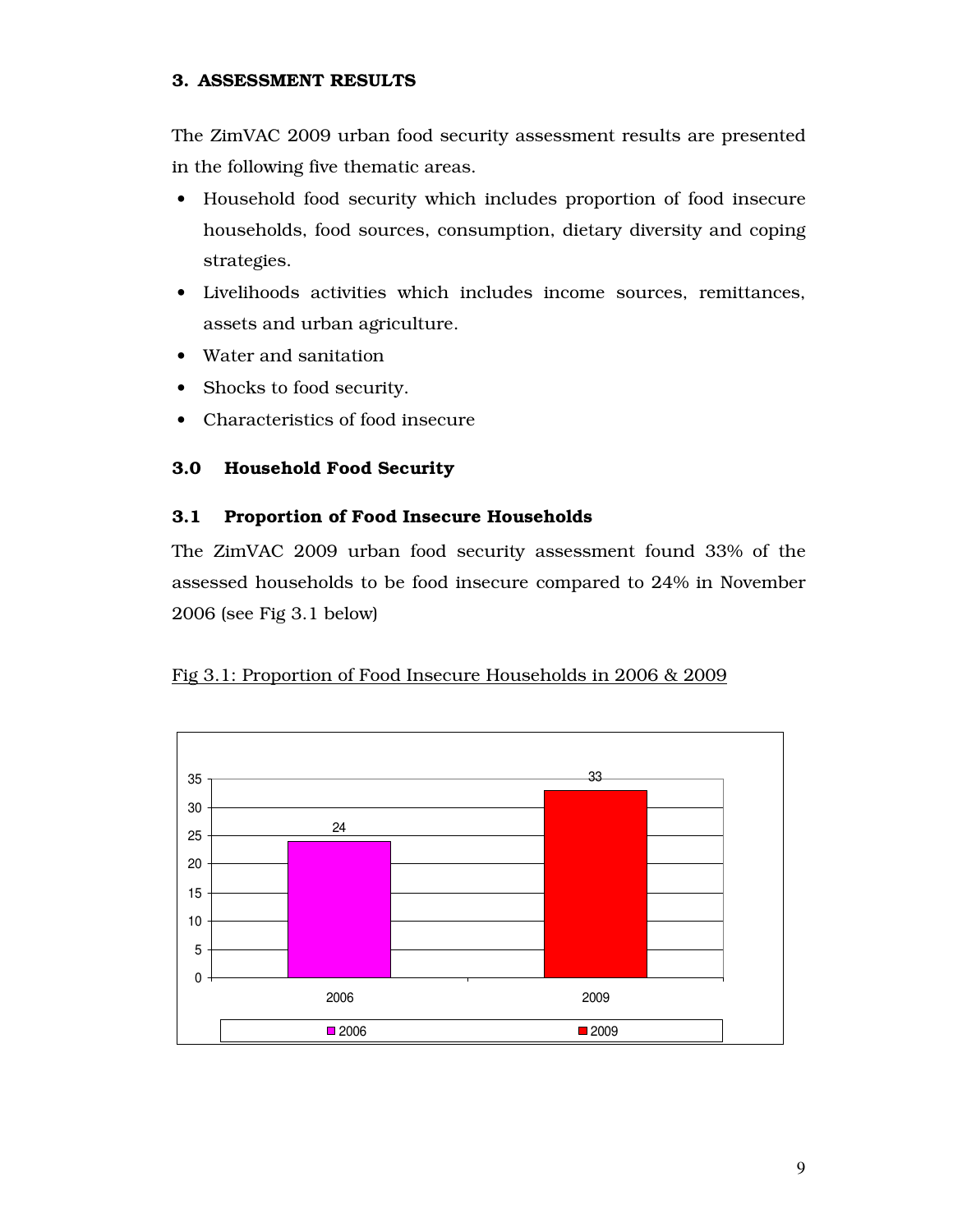Figure 3.2 shows that the highest levels of food insecure households were found in Manicaland (47%), followed by Matabeleland North (45%). The lowest levels were found in Matabeleland South (20%), Mashonaland Central (26%), Mashonaland East (27%), Bulawayo (28%), Mashonaland West (29%) and Harare (31%) provinces.



Fig 3.2 Proportion of Food Insecure Household by Province (2009)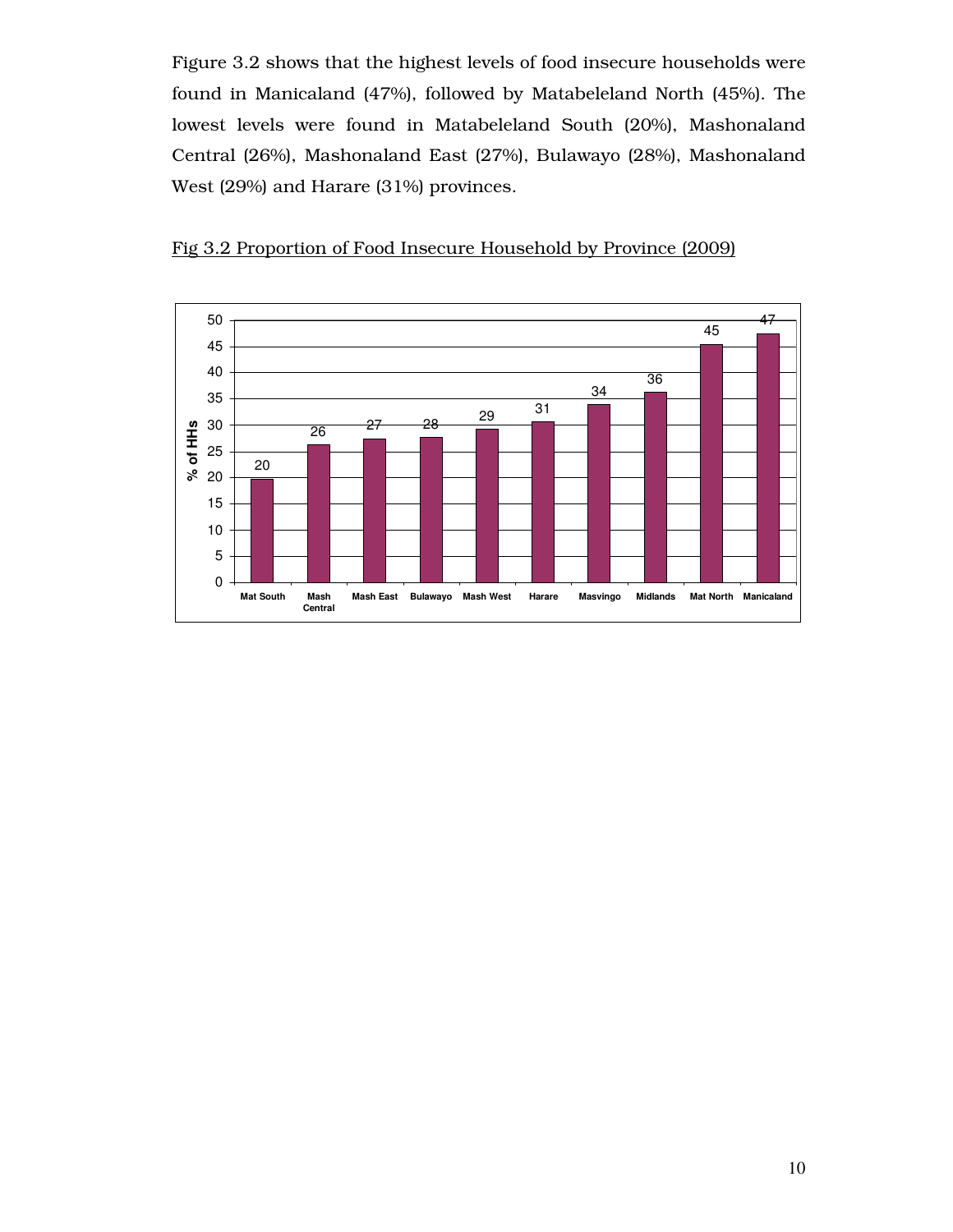# 3.2 Food Sources and Consumption

#### 3.2.1 Number of Meals

Information on the number of meals consumed a day before the survey was collected. As shown in Fig 3.3, the proportion of households which had consumed three meals the day prior to the assessment declined from 54 % in 2006 to 23% in 2009, clearly indicating that households are reducing the number of meals as a coping strategy. The greatest proportion of households consuming 2 or more meals were in Mashonaland East (90%) followed by Matebeleland South (89%). The least proportion of households consuming 2 or more meals was in Masvingo (70%).

Fig 3.3: Proportion of households by number of meals eaten the day prior to the survey



 $1$  Carbohydrates included maize, sorghum, millets, bulger wheat, wheat and potatoes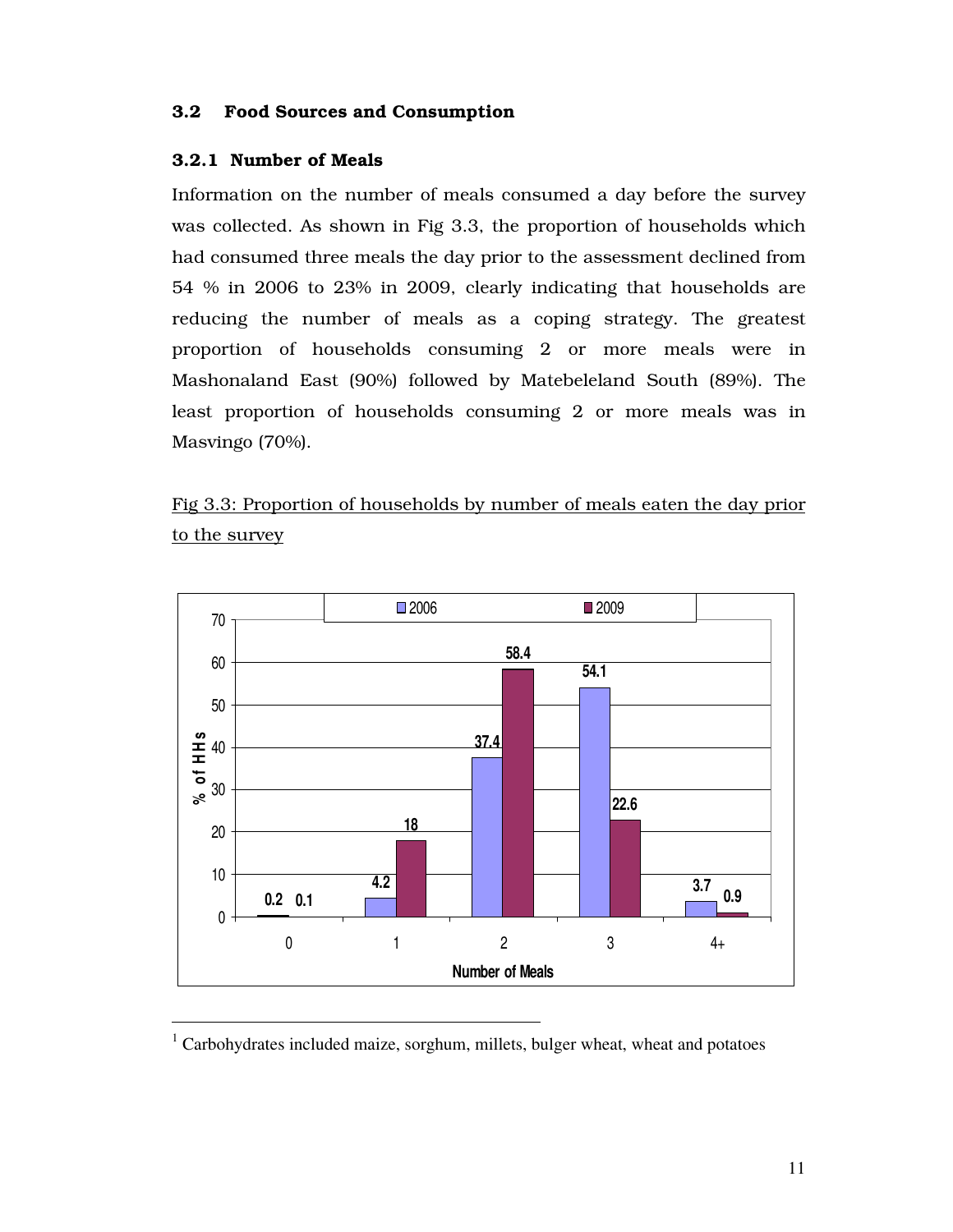#### 3.2.2 Dietary Diversity

The survey also collected information on dietary diversity within high density and peri urban areas. To this end a food consumption score (which assesses the degree of diversity, was computed. The average food consumption score declined from 64.88 in 2006 to 46.52 in 2009 indicating that households were consuming less diversified diets. The proportion of households which had an adequate diet declined form 87 % in 2006 to 59 % in 2009( Fig 3.4)



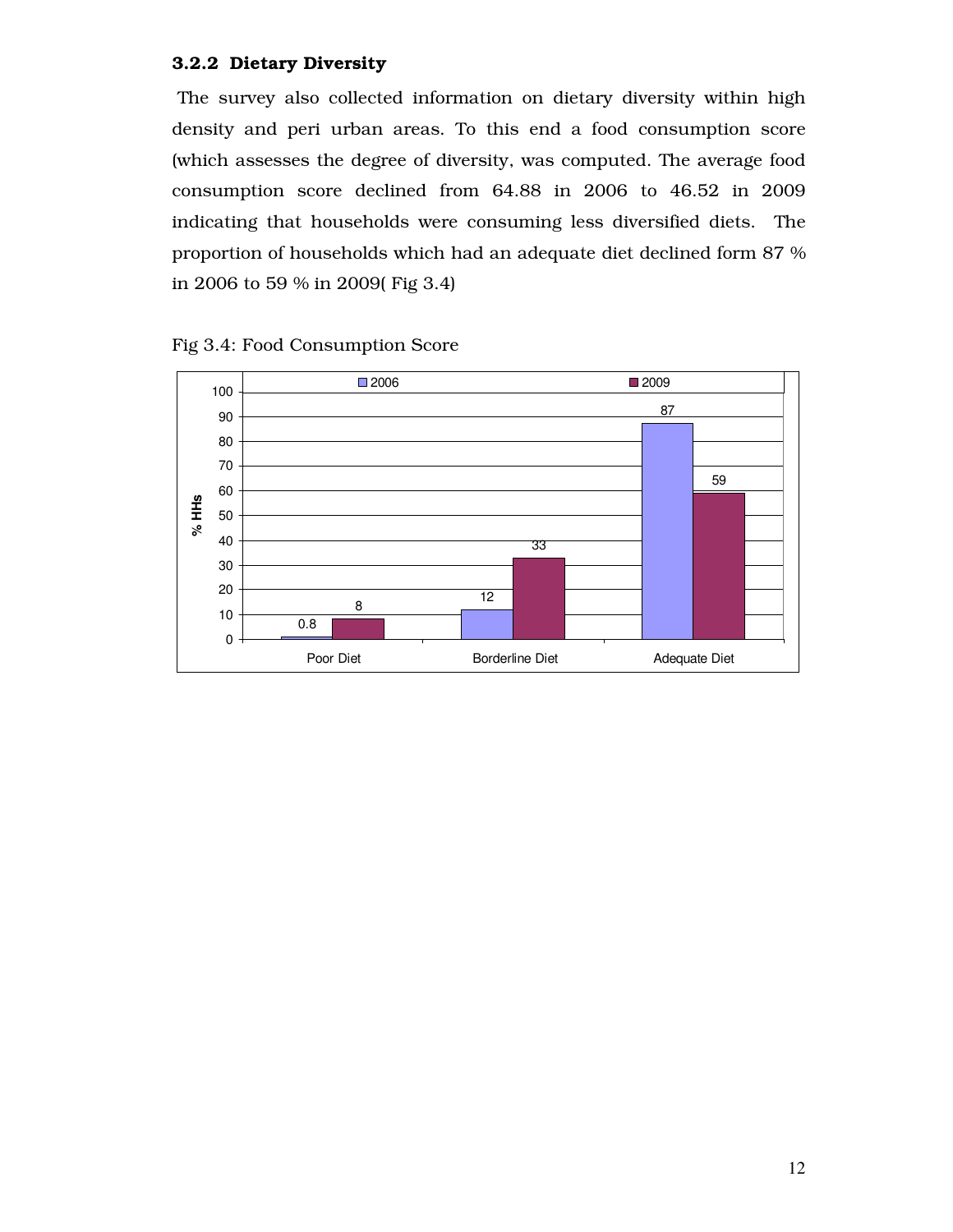# 3.2.3 Average number of days a food item was consumed

The survey collected information on the number of days a food item was consumed seven days prior to the assessment. Categories of food items considered were carbohydrates, proteins (animal and plant), vegetables, oils and fats. Fig 3.5 shows the average number of days a food item was consumed by interviewed households.





In 2009 households consumed all food items on average less number of days than 2006, notable differences being recorded in the consumption of sugar, animal and plant protein. Unfortunately these basic food items are considered luxuries by households when they struggle to make ends meet.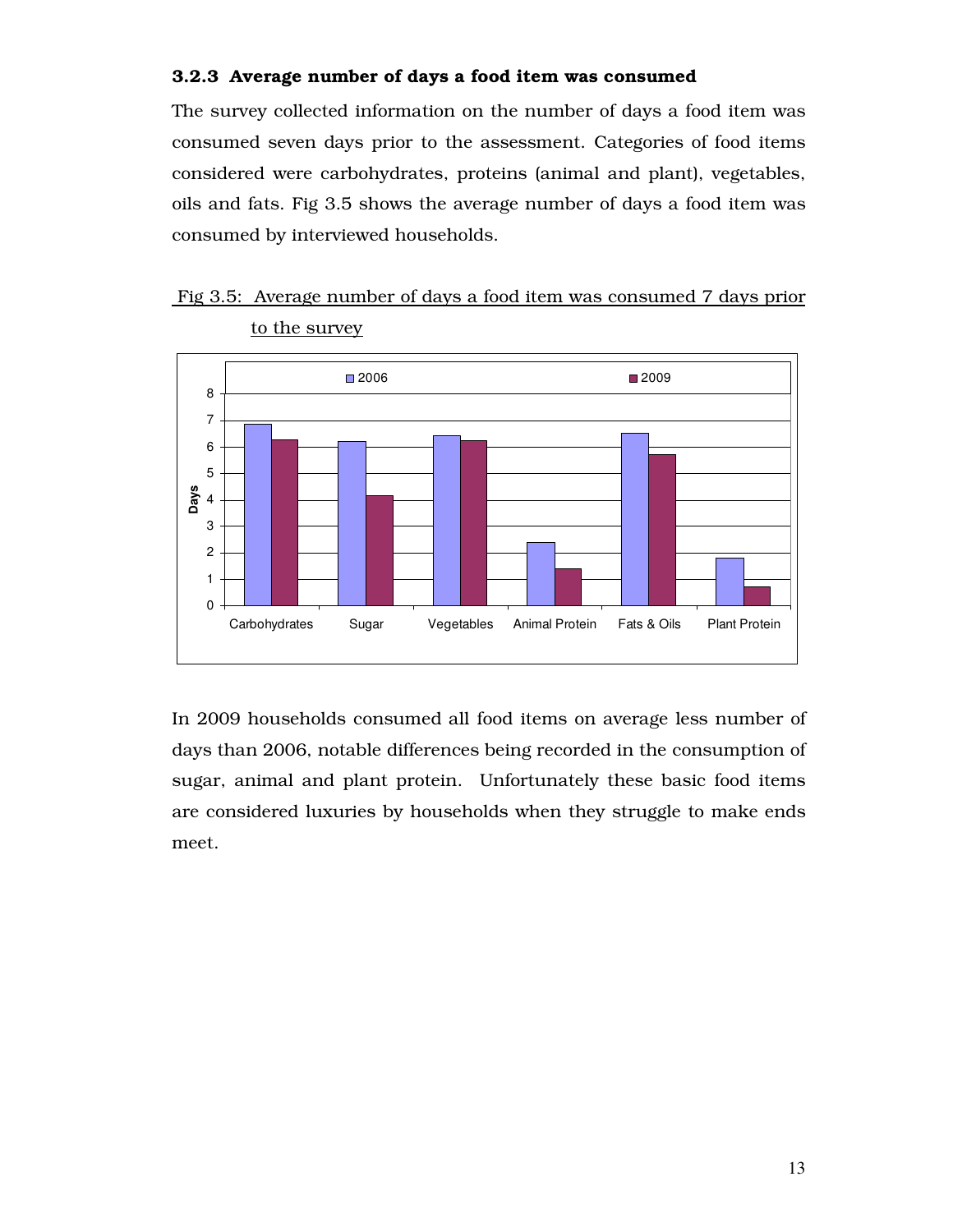An analysis of the major sources of a range of food stuffs consumed by interviewed households seven days prior to the survey revealed that purchases was the major source followed by own production (Fig 3.6).



Fig. 3.6: Major sources of Food – 7 days prior the survey

As expected, own crop production (55%) was the major source of vegetables consumed by interviewed households followed by purchases (40%). For the period 30 days prior to the survey, the important sources of maize meal consumed were retail local (52%), open market (16%) and retail abroad (10%). Maize meal was readily available in all areas assessed and the prices ranged from USD 0.6 /kg to USD 1 per Kg. Retail abroad was a significant source of maize meal in Mat South (32%), Mat North (45%), urban areas assessed in both provinces have greater access to markets in Botswana and South Africa. However, in border towns assessed in Manicaland retail abroad as a source of maize meal was low (Mutare 2%).

The assessment shows that 20% of the households interviewed consumed bulger wheat sometime 30 days prior to the assessment. Of these households the major source was gifts (45%) and open market (32%), only 6% reported receiving bulger wheat as food assistance.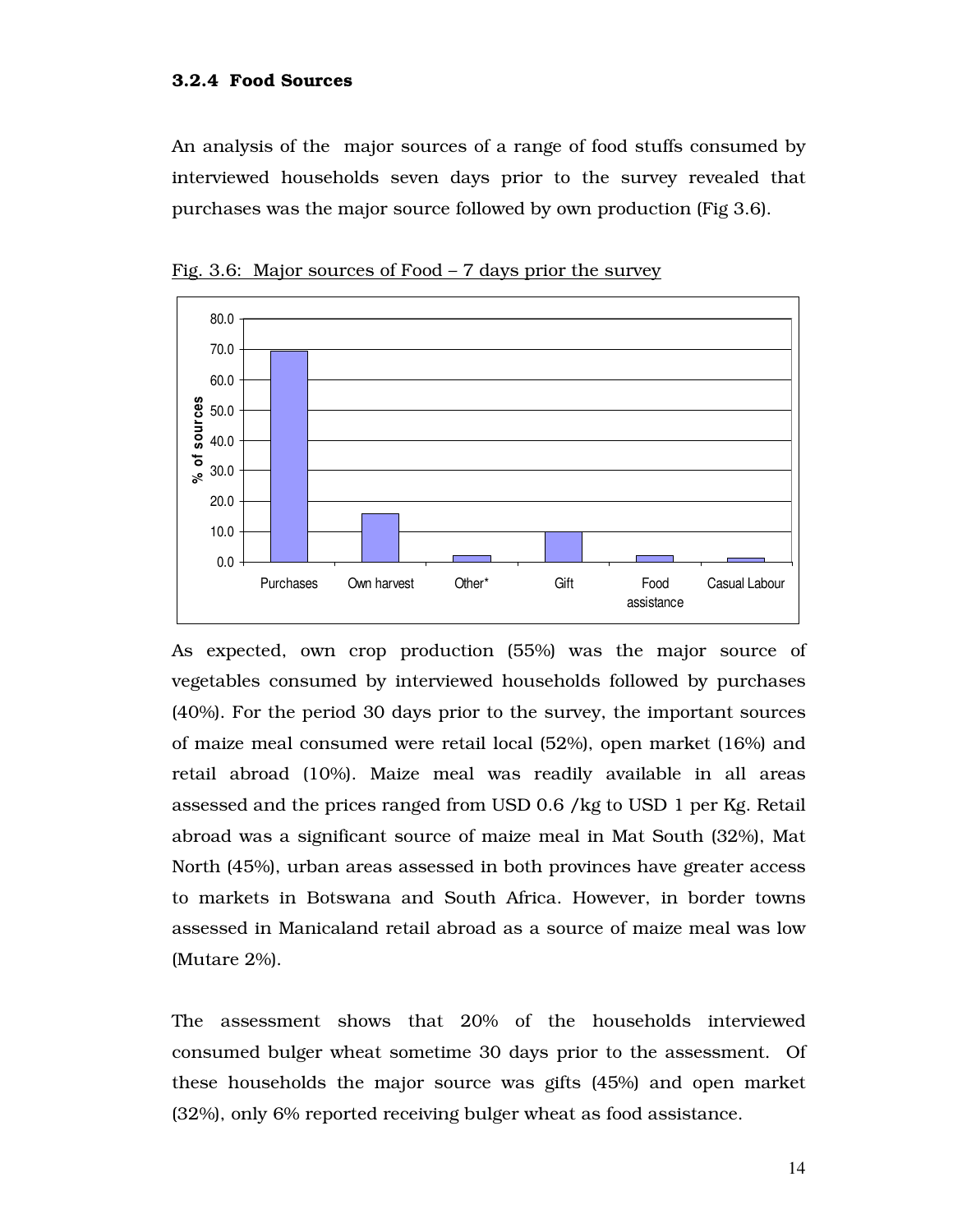## 3.2.5 Consumption Coping Strategies

Ninety-six percent of the interviewed households employed at least one of the assessed consumption coping strategies as a result of facing short term food access challenges; this represents an 18% increase compared to the 2006 assessment. Fig 3.7 presents the proportion of households which employed the various consumption coping strategies, 30 days prior to the survey. Compared to 2006, households intensified the use of all the coping strategies. Limiting the size of portions, relying on less preferred foods and reducing the number of meals were the most common coping strategies among interviewed households. This is consistent with the shift of the highest proportion of surveyed households reporting having three meals per day in 2006 compared to the highest proportion of households assessed in 2009 having two meals per day.



#### Fig 3.7: Proportion of HHs employing various coping strategies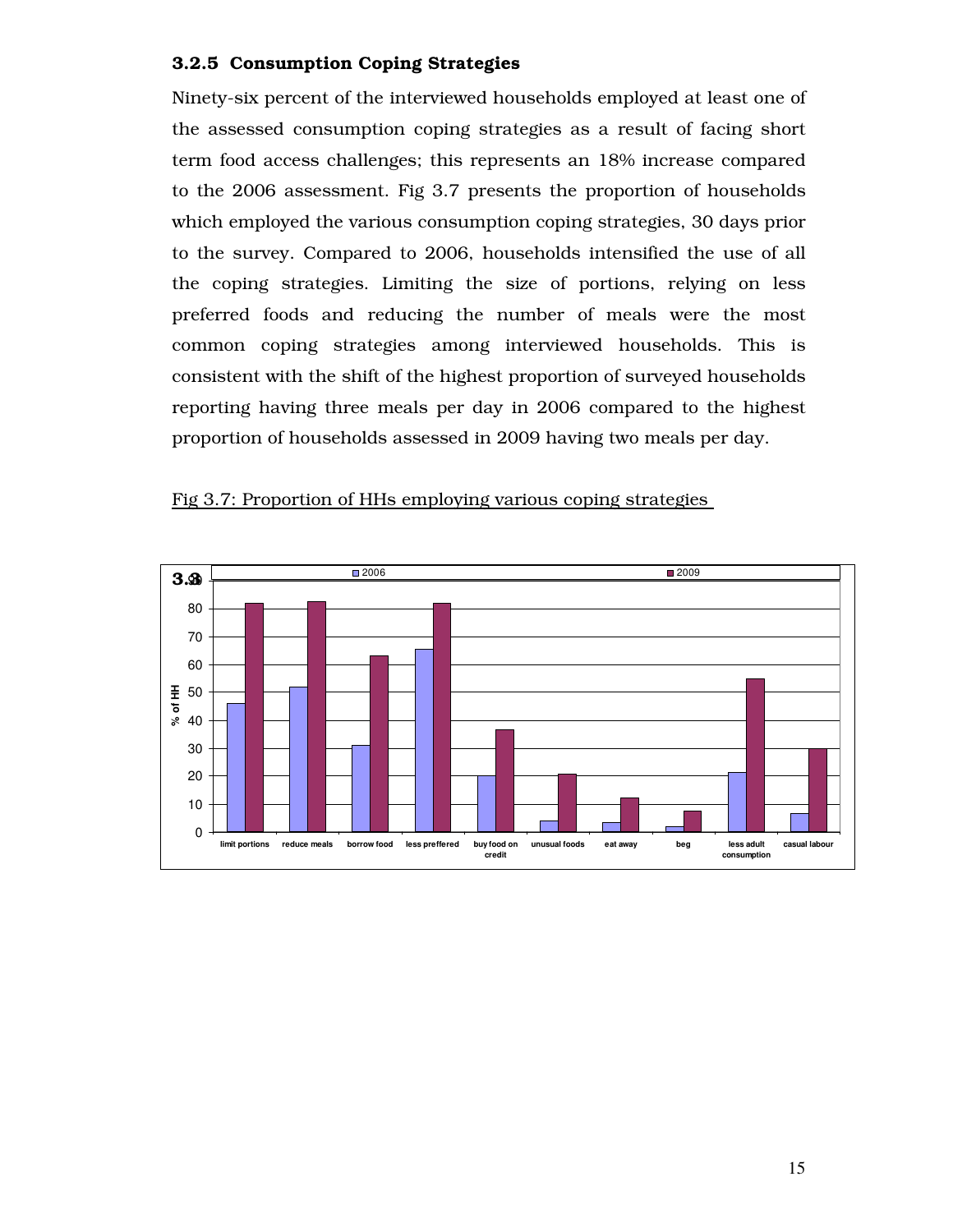#### 3.4 Livelihoods Activities

#### 3.3.1 Income Sources

Assessed households were found to be deriving their livelihoods from a wide range of activities (Fig 3.8). Chief amongst them were self employment and formal employment. Self employment included activities such as cross border trade, petty trade, retailing and artisans. Despite the apparent temporal nature of the income sources, the majority of the income sources were considered stable (61%), temporal casual (29%) and seasonal (10 %)



Fig 3.8: Share of major sources of income

About 50% of the households reported having at least two important sources of income. Such households were found more likely to be food secure than those with 1 or no source of income. The majority of interviewed households reported having one person earning income at the time of the survey (Fig 3.9), despite on average households having 3 people in the potentially economic active age group of 18 – 59 years.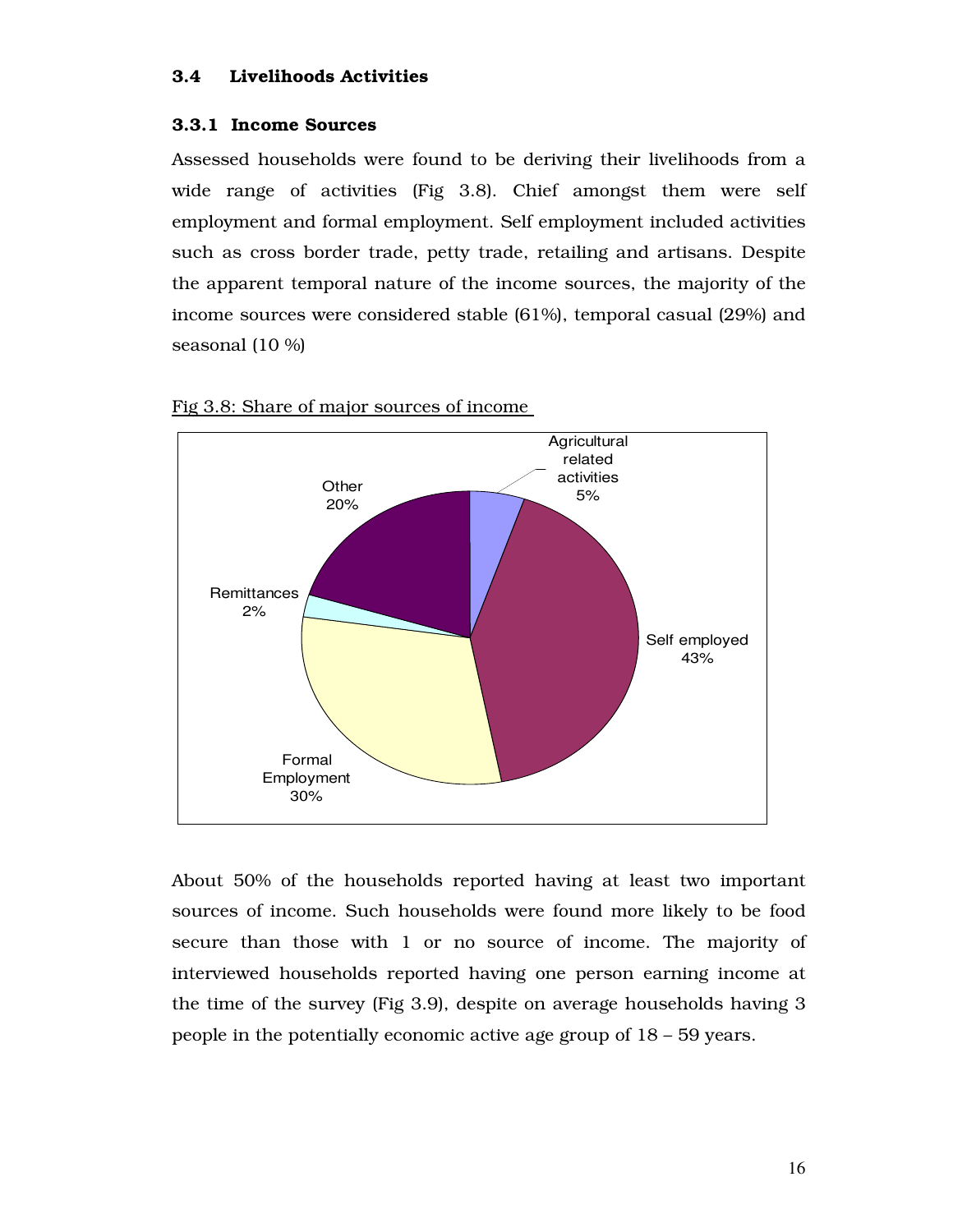# Fig. 3.9: Proportion of Households by number of members earning



Almost 100% of those households who reported no source of income and also reported not having someone outside the household who support them were food insecure.

## 3.3.2 Remittances

Nineteen percent of the households reported having relatives or friends from outside the household who support them from time to time. Of these 4% of the households reported remittances as one of the three most important sources of income. The proportion of households reporting having someone who support them from time to time declined from 28% in 2006 to 19% in 2009. More female-headed households (32%) were getting remittances than male-headed households (15%).

Despite the current economic hardships, 64% of interviewed households reported giving assistance in the form of food and/or money to other family members outside the household. Of these;

- 30 % reported supporting children in school elsewhere(rural or urban);
- 84 % supporting other family members in rural areas; and
- 26 % supporting other family members in urban areas.

Over 70 % of the households that are supporting other family members leaving outside the household were food secure. It is important to note that 30 % of households supporting other people with food were found to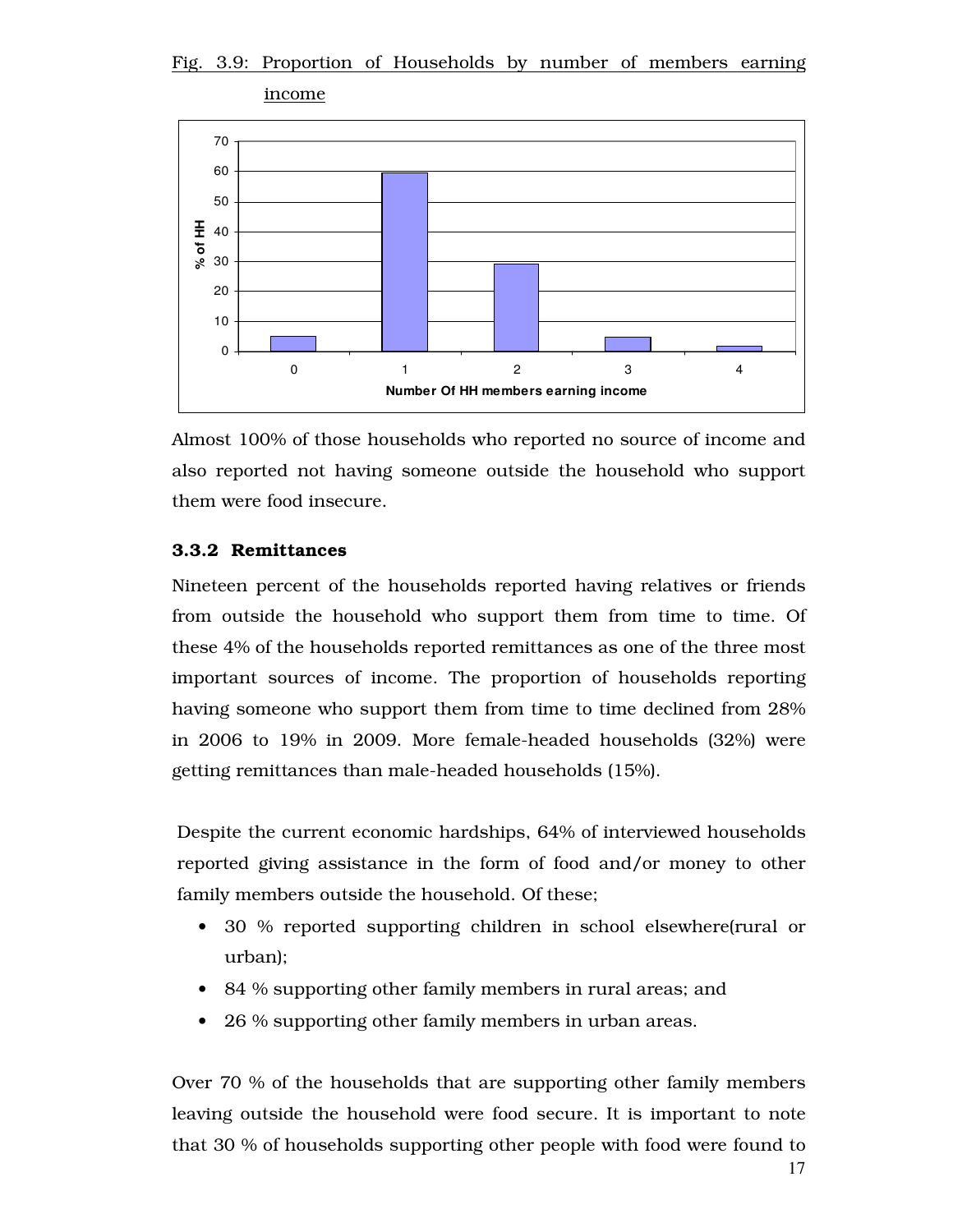be food insecure. All these observations clearly demonstrate the importance of social networks in the livelihoods of both rural and urban populations.

#### 3.3.3 Assets

Thirty one percent of the interviewed households reported selling assets to buy food in the three months preceding the assessment. It was not surprising that only less than 6% of the households reported purchasing household assets during the last 6 months prior to the survey. Of note was the fact that a higher proportion of the food insecure households (41%) sold their assets to purchase food while 24% of food secure households also disposed of household assets to purchase food. Furthermore, 7 % of interviewed households reported to have disposed livestock to purchase food. This scenario is worrying as it is likely creating a vicious cycle of impoverishment.

#### 3.3.4 Urban Agriculture

Agriculture continues to be one of the important sources of livelihoods for the majority of households in the peri-urban and high density areas after petty trading, cross border trading and self employment. In 2006 on average household maize production for those growing the crop in urban areas contributed up to eight months of household cereal requirements. In the current assessment fifty six percent of the interviewed households grew maize during the 2008/09 agricultural season, with the highest proportion of households in Mashonaland Central (82%) and the least in Matebeleland South (30%) (Fig 3.10). On performance of the maize crop, 65 percent of the households reported that their maize crop was in a better condition this year than same time last year.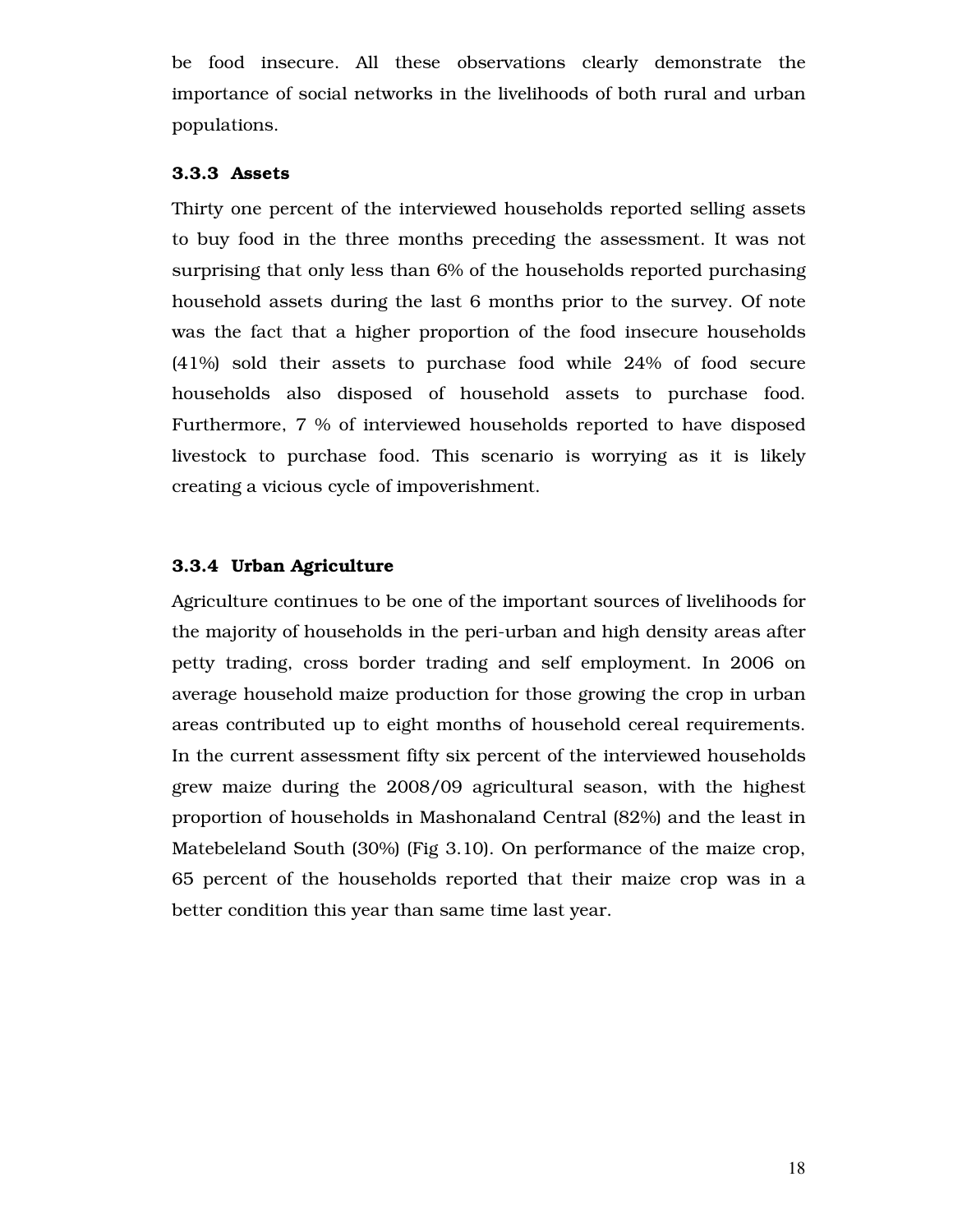

#### 3.4 Water and Sanitation

According to the Ministry Health and Child Welfare and the World Health Organisation cholera surveillance, by December 2008 cholera had been reported in all the country's ten provinces, it had attacked more than 37,000 people and had killed close to 2,000 people. While various prevention and treatment programmes have been put in place by Government and its partners since the outbreak of the disease it has continued to spread. By 22 January 2009, reported cholera cases had increased to over 50,000 and close to 3,000 people had died from the disease. The disease's case fatality rate has persisted to be unacceptably high at about 5 percent. The fundamental causes of the unprecedented cholera epidemic ravaging Zimbabwe are

- the absence of clean water supply at all times,
- the collapse of the sewage and refuse collection systems in most urban areas and
- The collapse of the public health system.

This assessment found that these problems continue to worsen in all urban areas covered by the survey.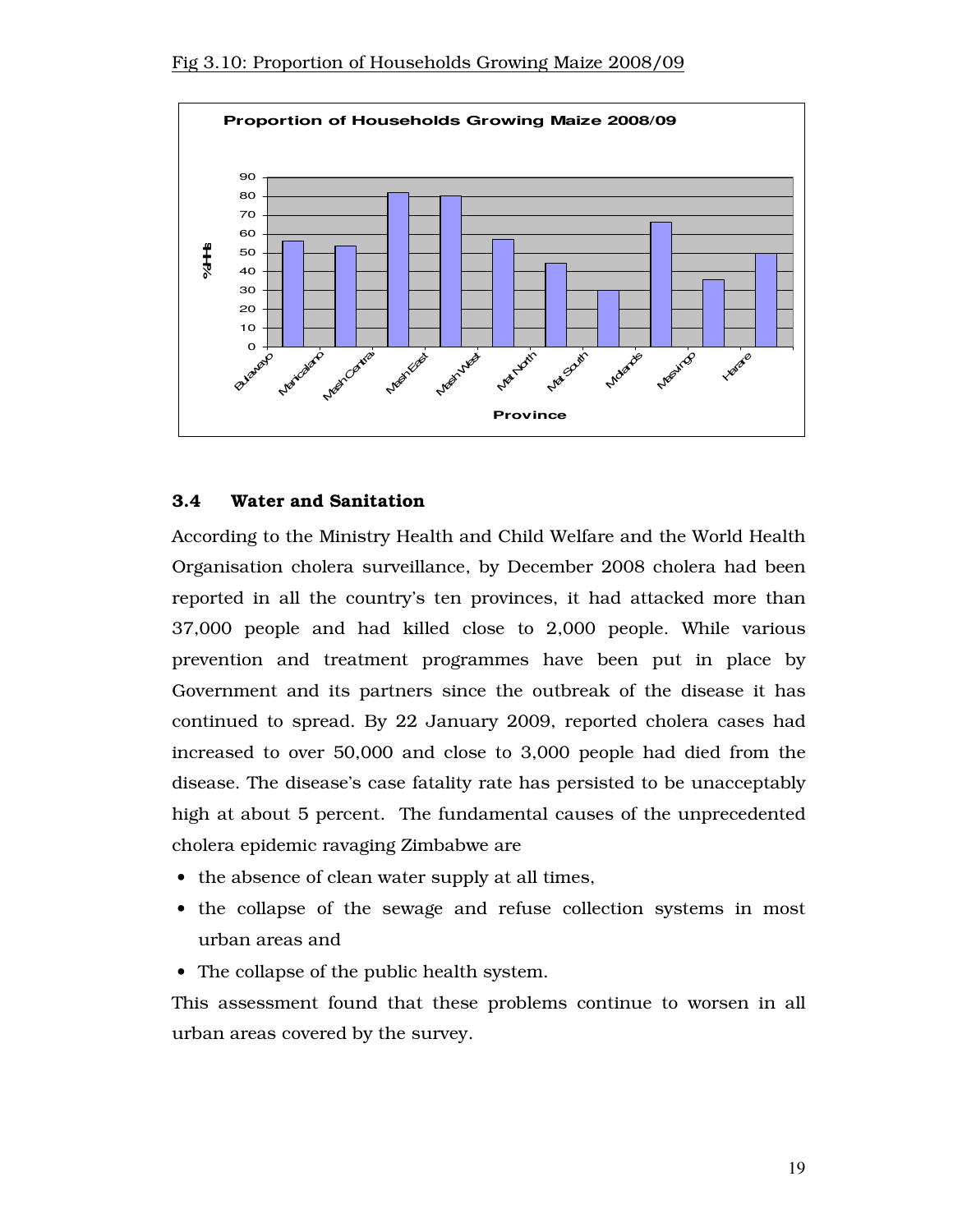# 3.5 Shocks to food security

Households were asked to identify the major shocks they experienced 30 days prior to the assessment which had a negative impact on their ability to access food. Multiple response analysis of shocks to food access that households reported to have experienced a month before the assessment revealed the following as major shocks:

- Charging food or food items in foreign currency
- Low cash withdrawal limits
- High utility bills
- High food prices
- Loss of employment or reduced salary and
- Sickness/Death of household member

It is recognised that most of these shocks have been experienced by the households for a long period. As a consequence, urgent attention is recommended to mitigate future impacts on household food security.

# 3.6 Characteristics of Food Insecure Households

The assessment found the following as the common characteristics of food insecure households.

- Food insecure households tended to have more household members (5.5 people) than food secure households (4.7people)
- Households with at least one orphan (39%) were more likely to be food insecure than those without orphans (31%)
- Households with at least one member who was chronically ill (43%) were more likely to be food insecure than those without (31%)
- Households that reported receiving remittances (78%) were more likely to be food secure than those that were not doing so (64%).
- Elderly headed households were more likely to be food insecure than those with younger heads of households.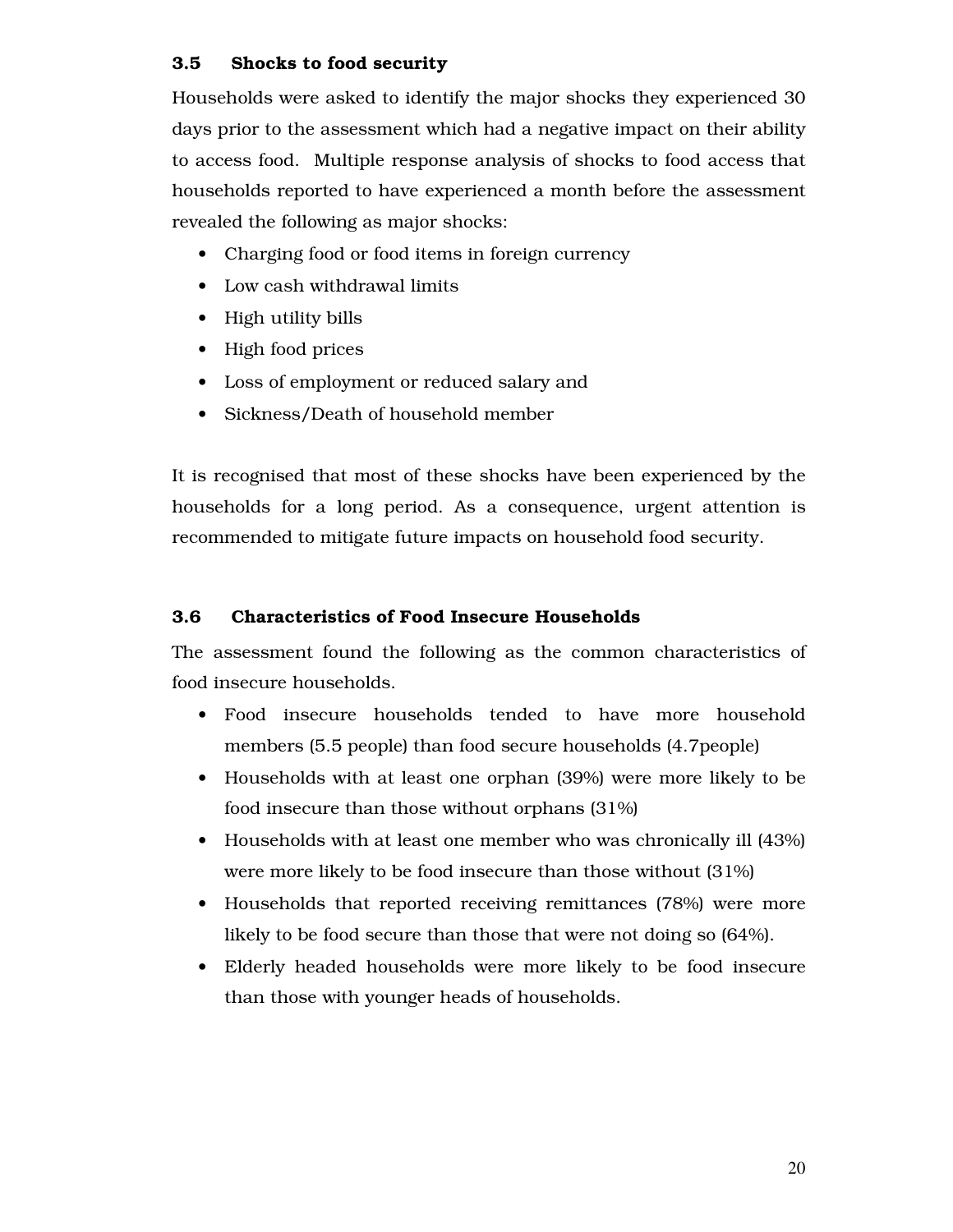#### 4 RECOMMENDATIONS

- Since the last ZimVAC assessment in 2006, the food security situation for the majority of the urban population in high density and peri urban areas has been worsening as a result of, among other things, high food prices, pricing of basic commodities in foreign currency, low cash withdrawal limits and high utility bills. It is therefore recommended that:
	- o Access to food by those who are gainfully employed be improved through encouraging employers to pay their employees in foreign currency and reviewing the withdrawal limits to be inline with the purchasing power of the Zimbabwean dollar.
	- o Lowering prices of basic commodities on the domestic market through increasing supply and encouraging competition amongst the suppliers.
- Despite the magnitude of food insecurity in the high density and peri urban areas, an insignificant number of households reported receiving food assistance. It is therefore recommended that appropriate social protection programs be implemented.
- Self employment (petty trade, cross border and small scale retailing) was identified to be an important source of income for the majority of the households. It is recommended that policies and programs which harness the informal sector growth potential be encouraged.
- In the current assessment 56% of interviewed households reported growing maize. In 2006 on average household maize production for those growing the crop in urban areas contributed up to eight months of household cereal requirements. Undoubtedly, urban agriculture contributes significantly to household food security therefore should be promoted.
- Current efforts to address the cholera epidemic are mainly focusing on awareness and treatment, without addressing the fundamental problems of clean water supply, refuse collection and malfunctioning sewer systems. It is recommended that these fundamental problems be addressed to curb the cholera epidemic.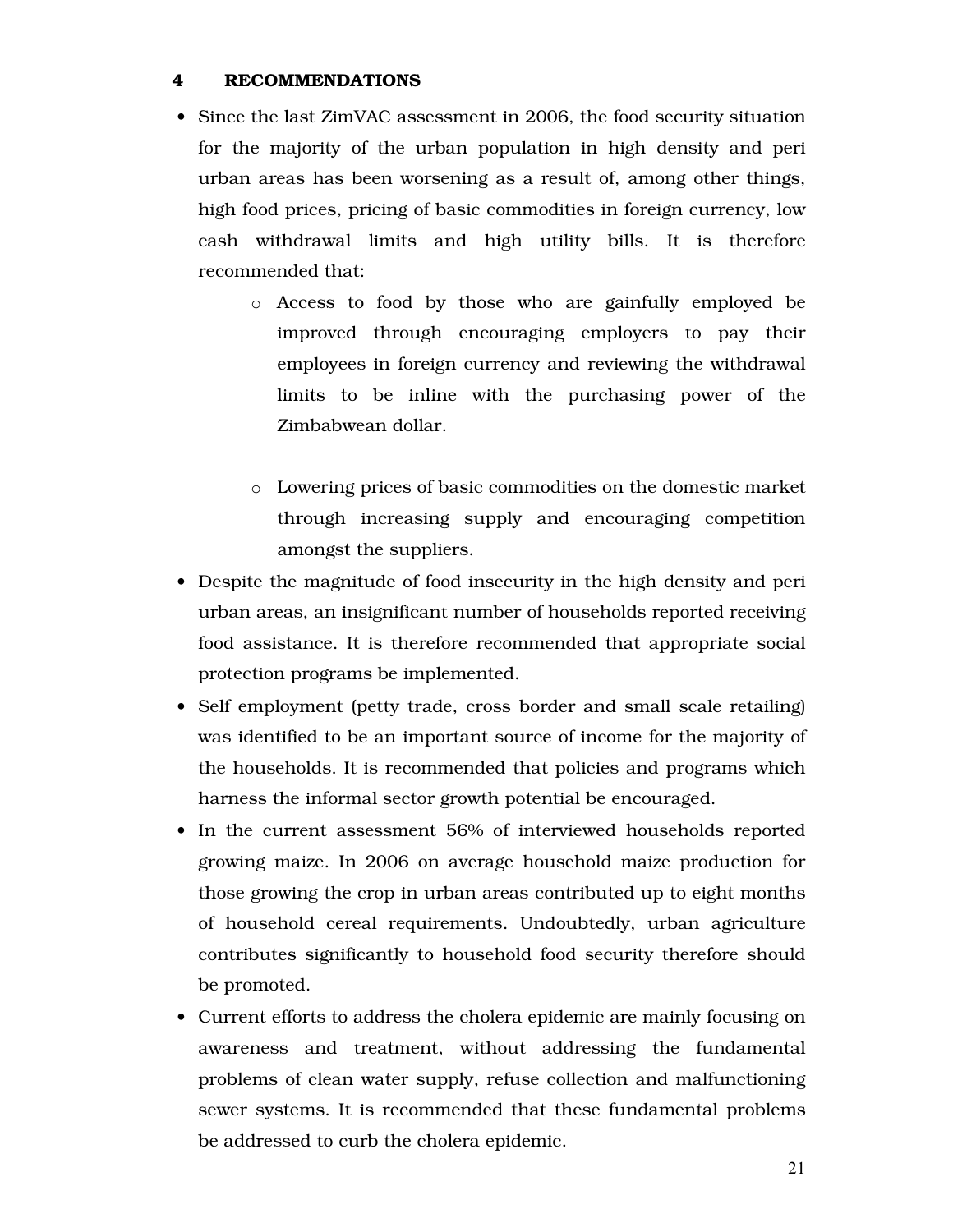## Appendices

# Annex 1. Zimbabwe Vulnerability Assessment Committee Urban Household Food Security Assessment Questionnaire – 2009

| City        |                                                                               | <b>City Code</b>      |  |
|-------------|-------------------------------------------------------------------------------|-----------------------|--|
| <b>Date</b> | $\begin{bmatrix} \text{day} & - & \text{month} & - \end{bmatrix}$ Suburb Type |                       |  |
|             | year)                                                                         |                       |  |
|             |                                                                               | <b>Household Code</b> |  |
|             |                                                                               | of<br><b>Name</b>     |  |
|             |                                                                               | Enumerator            |  |
| Suburb type |                                                                               |                       |  |

Consent: We are conducting a survey of the food security situation of families in (City name). We would like to ask you some questions about your family. The survey will take about 30 minutes to complete. Any information that you provide will be kept strictly confidential and will not be shown to other people. This is voluntary and you can choose not to answer any or all of the questions if you want. However we hope that you will participate since your views are important. Do you have any questions? May we begin now?

#### 1- Household Demographics

1.1 Name of respondent

| 1.2 What is the sex of your HH?                               | $(1 = male \qquad 2 = female)$ |  |
|---------------------------------------------------------------|--------------------------------|--|
| 1.3 How old is the head of your HH (in years)                 |                                |  |
| 1.4 How many persons (total) are currently living in your HH? |                                |  |

1.5 How many household members by gender fall into each of the of following age categories.

| Write in each category | <b>Male</b> | Female | Total |
|------------------------|-------------|--------|-------|
| a. children 0-17 years |             |        |       |
| d. adults 18-59 years  |             |        |       |
| e. elderly $(60+)$     |             |        |       |

1.6 Number of chronically ill (consistently ill for 3 months or more) members in the household?

1.7 Number of orphans in the household

1.8 How many persons are engaged in activities that bring food and cash income to the household regularly?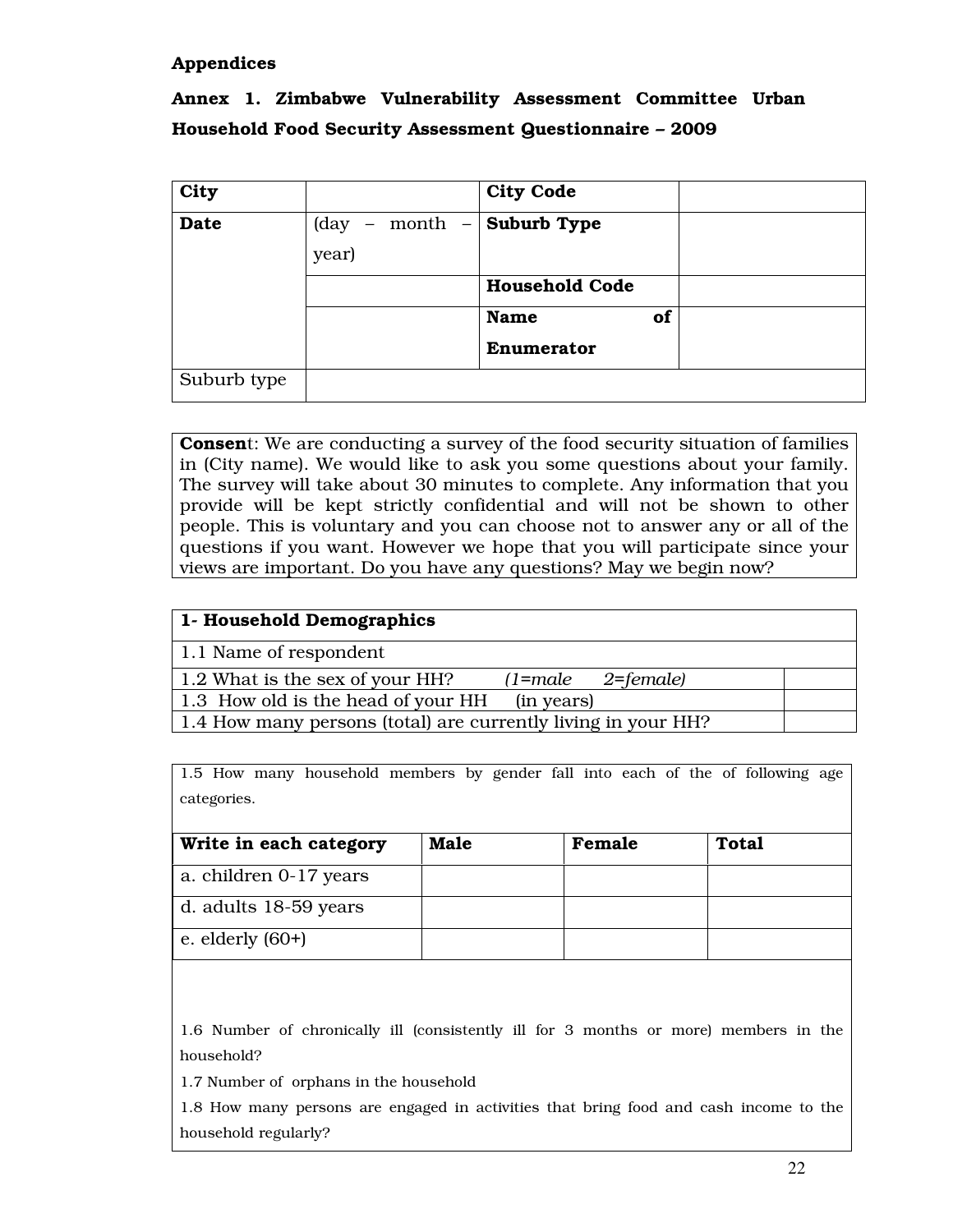|                                                      | 1.9.1 Does the household support anyone living outside the home with money or food?(circle    |  |
|------------------------------------------------------|-----------------------------------------------------------------------------------------------|--|
| one) 1=Yes<br>$2 = No$                               |                                                                                               |  |
| If yes, who? (tick all that apply)                   |                                                                                               |  |
|                                                      | a. children in school elsewhere                                                               |  |
|                                                      | b. other family living in rural areas                                                         |  |
|                                                      | c. other family living in urban areas                                                         |  |
|                                                      | d. other (specify)                                                                            |  |
|                                                      | 1.9.2 Is the household getting any support (cash, food, other non-food essential services and |  |
| goods) from anyone outside the household at present? |                                                                                               |  |
| $2 = No$<br>$1 = Yes$                                |                                                                                               |  |
| If yes, in what form? (tick all that apply)          |                                                                                               |  |
|                                                      | Cash for food purchases                                                                       |  |
|                                                      | Cash for other non food essentials (school                                                    |  |
|                                                      | fees, rentals, other bills)                                                                   |  |
|                                                      | Food                                                                                          |  |
|                                                      | Other (specify)                                                                               |  |
|                                                      |                                                                                               |  |
|                                                      |                                                                                               |  |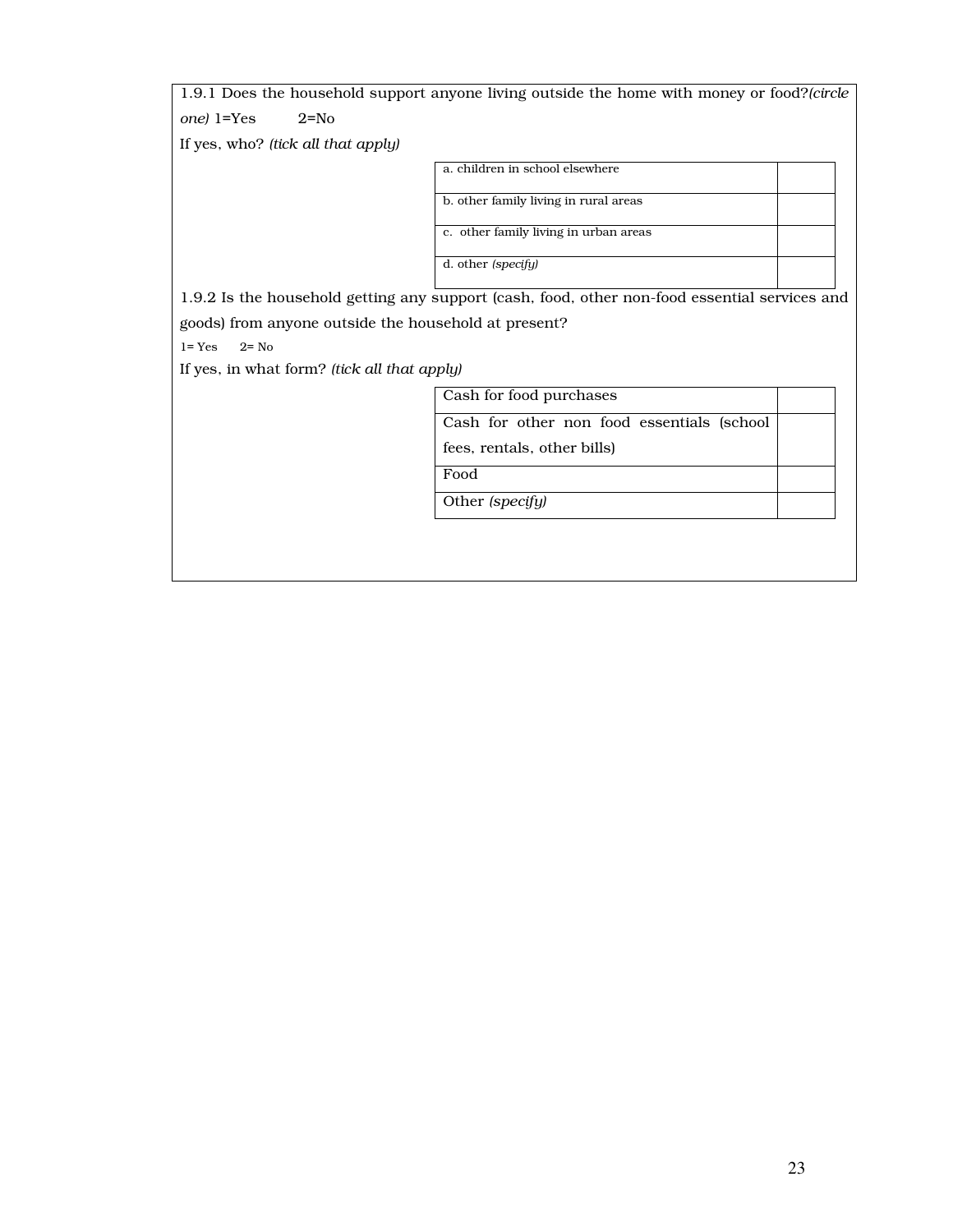| 2- Food consumption and food sources                                     |                                                              |                               |              |           |  |  |
|--------------------------------------------------------------------------|--------------------------------------------------------------|-------------------------------|--------------|-----------|--|--|
| 2.1 What quantities of the following items did you consume over the last |                                                              |                               |              |           |  |  |
|                                                                          | month, and what was the primary source of these commodities? |                               |              |           |  |  |
|                                                                          |                                                              |                               |              | Main      |  |  |
|                                                                          | <b>Food items</b>                                            | <b>Quantity</b>               | <b>Units</b> | source    |  |  |
| $\mathbf{1}$                                                             | Maize meal                                                   |                               |              |           |  |  |
|                                                                          | Other mealie meal (sorghum,                                  |                               |              |           |  |  |
| $\overline{2}$                                                           | millet)                                                      |                               |              |           |  |  |
| 3                                                                        | <b>Bread</b>                                                 |                               |              |           |  |  |
| $\overline{4}$                                                           | Wheat flour                                                  |                               |              |           |  |  |
| 5                                                                        | Rice                                                         |                               |              |           |  |  |
| 6                                                                        | Potatoes                                                     |                               |              |           |  |  |
|                                                                          |                                                              |                               |              |           |  |  |
| <b>Notes:</b>                                                            | units                                                        | main source                   |              |           |  |  |
|                                                                          | $1 = kgs$                                                    | 1= retail outlets (local)     |              |           |  |  |
|                                                                          | $2 = loaves$                                                 | $2$ = handouts                |              |           |  |  |
|                                                                          | $3 = litres$                                                 | 3= remittances from relatives |              |           |  |  |
|                                                                          | $4 = 500g$ tins                                              | 4= retail outlets (abroad)    |              |           |  |  |
|                                                                          | $5 = 500g$ packets                                           | $5 =$ church                  |              |           |  |  |
|                                                                          | $6 =$ bundles                                                | $6=$                          | members      | of<br>the |  |  |
|                                                                          | $7 = \text{dozens}$                                          | neighbourhood                 |              |           |  |  |
|                                                                          | 7=NGO, charity groups                                        |                               |              |           |  |  |
|                                                                          |                                                              | 8=Government                  |              |           |  |  |
|                                                                          |                                                              |                               |              |           |  |  |
|                                                                          |                                                              |                               |              |           |  |  |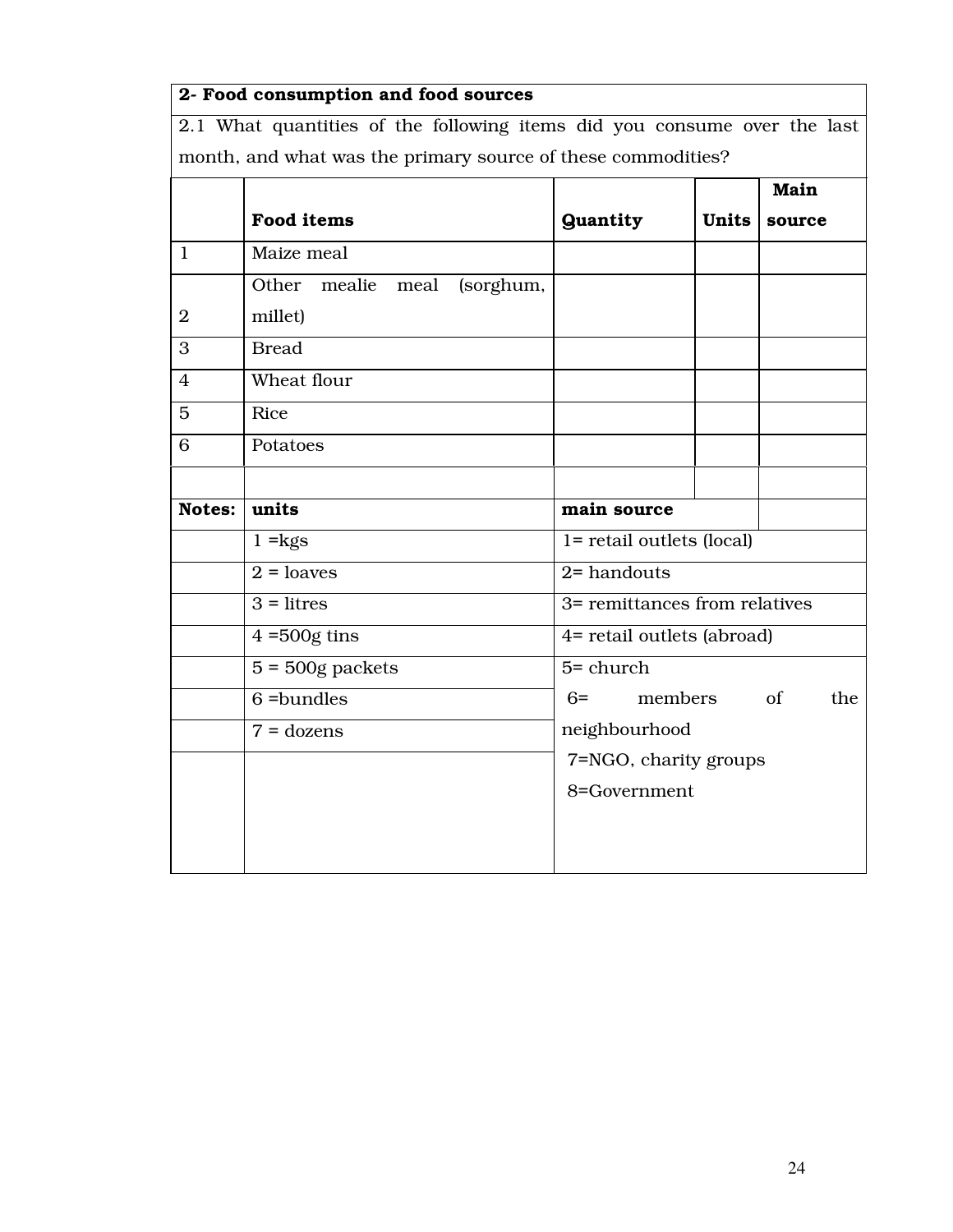| 2.2                  | How many meals did the adults $(18+)$ in<br>this household eat yesterday?                                                                       | $\mathsf{l} \_ \mathsf{l}$<br><b>NUMBER OF MEALS</b> |              |  |  |  |
|----------------------|-------------------------------------------------------------------------------------------------------------------------------------------------|------------------------------------------------------|--------------|--|--|--|
| 2.3                  | How many meals did the children 6 to<br>less than 18 years in this household eat<br>yesterday?<br>IF NO CHILDREN IN THE HH, WRITE<br>98 for N/A | $1 \pm 1 \pm 1$<br><b>NUMBER OF MEALS</b>            |              |  |  |  |
|                      | 2.4 Over the last seven days, how many days did you consume the<br>following foods?<br>What was the main source(s) of the food?                 |                                                      |              |  |  |  |
|                      |                                                                                                                                                 | Number of <b>days</b><br>(0 to 7)                    | Source(s)    |  |  |  |
|                      | 1. Maize, maize porridge                                                                                                                        | $1 - 1$                                              | $\mathbf{I}$ |  |  |  |
|                      | 2. Other cereal (rice, sorghum, millet,<br>bead, pasta etc)                                                                                     | $\lfloor$                                            | $\mathbf{I}$ |  |  |  |
|                      | 3. Roots and Tubers (cassava, potatoes,<br>sweet potatoes)                                                                                      | $\lfloor$                                            | $\lfloor -1$ |  |  |  |
|                      | 4. Sugar or sugar products                                                                                                                      | $\lfloor$                                            | $\lfloor -1$ |  |  |  |
|                      | 5. Beans and peas                                                                                                                               | $\lfloor$                                            | $\lfloor$    |  |  |  |
|                      | 6. Groundnuts and cashew nuts                                                                                                                   | $\lfloor$                                            | $\lfloor$    |  |  |  |
|                      | 7. Vegetables (including relish and leaves)                                                                                                     | $\mathbf{I}$                                         | $\mathbf{I}$ |  |  |  |
|                      | 8. Fruits                                                                                                                                       | $I_{-1}$                                             | $I_{-1}$     |  |  |  |
|                      | 9. Beef, goat, or other red meat and pork                                                                                                       | $\mathbf{I}$                                         | $\lfloor$    |  |  |  |
| 10. Poultry and eggs |                                                                                                                                                 | $\lfloor$                                            | $1 - 1$      |  |  |  |
| 11. Fish             |                                                                                                                                                 | $\lfloor$                                            | $\lfloor$    |  |  |  |
|                      | 12. Oils/fats/butter                                                                                                                            | $I_1$                                                | $I_1$        |  |  |  |
|                      | 13. Milk/yogurt/other dairy                                                                                                                     | $1 - 1$                                              | $1 - 1$      |  |  |  |

14. CSB  $|_{\_}$  |\_\_|  $|_{\_}$  |  $|_{\_}$  |

 $3 = B$ orrowed  $4 = Gift$ 

Source codes:

 $1 = Own$  production  $2 = Casual$  labour

 $5 =$  Purchases  $6 =$  Food assistance

 $7 =$ Barter 8 = Hunting/gathering/catching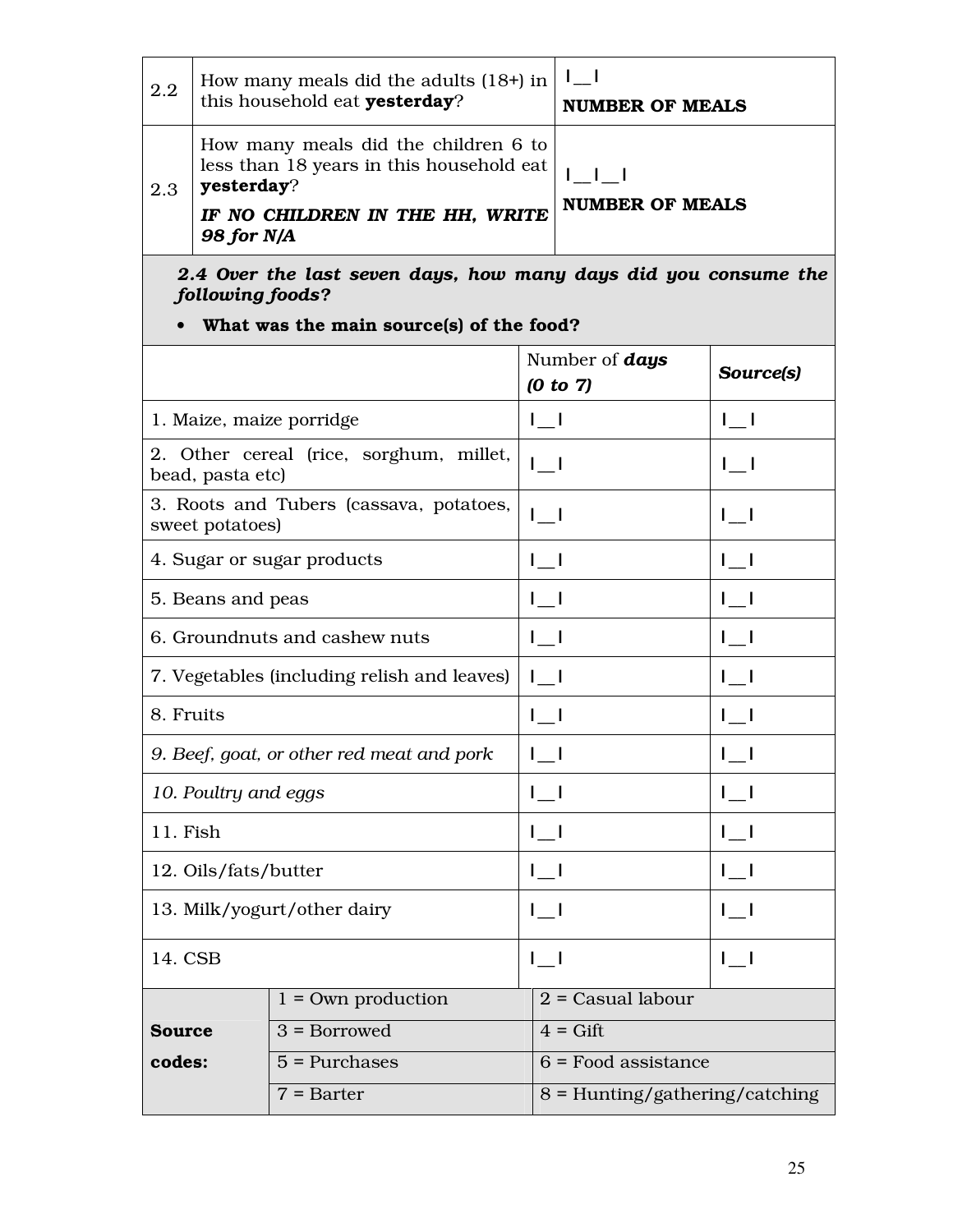# 3- Income sources and expenditure

3.1 How many household members currently earn income for the household?

3.2 What is each of these income sources and are they temporal/casual, seasonal or stable?

| Income                                                                    | $\mathbf{I}$                                                                                                               |            | Tick one per row |                 |                                 |  |  |
|---------------------------------------------------------------------------|----------------------------------------------------------------------------------------------------------------------------|------------|------------------|-----------------|---------------------------------|--|--|
| sources                                                                   | Number of                                                                                                                  | Temporary/ | Seasonal         | <b>Stable</b>   | (according                      |  |  |
| <i>(Indicate up to</i>                                                    | household                                                                                                                  | casual     |                  |                 | to                              |  |  |
| 6<br>sources                                                              | members                                                                                                                    |            |                  |                 | importance                      |  |  |
| writing<br>down                                                           | engaged in                                                                                                                 |            |                  |                 | $1 =$<br>most                   |  |  |
| the                                                                       | the activity                                                                                                               |            |                  |                 | <i>important</i> )              |  |  |
| appropriate                                                               |                                                                                                                            |            |                  |                 |                                 |  |  |
| code                                                                      |                                                                                                                            |            |                  |                 |                                 |  |  |
|                                                                           |                                                                                                                            |            |                  |                 |                                 |  |  |
|                                                                           |                                                                                                                            |            |                  |                 |                                 |  |  |
|                                                                           |                                                                                                                            |            |                  |                 |                                 |  |  |
|                                                                           |                                                                                                                            |            |                  |                 |                                 |  |  |
| Income source codes (for income sources not listed, add up to 2 as other) |                                                                                                                            |            |                  |                 |                                 |  |  |
| 1= production and sale of food crops                                      |                                                                                                                            |            |                  |                 | $11$ =self employed – retailer, |  |  |
| wholesalers, trader                                                       |                                                                                                                            |            |                  |                 |                                 |  |  |
| 2= production and sale of cash crops                                      |                                                                                                                            |            |                  |                 | $12$ = salaried employee –      |  |  |
| NGO, private sector<br>3= production and sale of animals/ animal products |                                                                                                                            |            |                  |                 | 13= salaried employee -         |  |  |
| government, civil service                                                 |                                                                                                                            |            |                  |                 |                                 |  |  |
| 4=petty trade                                                             |                                                                                                                            |            |                  |                 | $14$ = pension or               |  |  |
| allowance                                                                 |                                                                                                                            |            |                  |                 |                                 |  |  |
| 5 = Fishing                                                               |                                                                                                                            |            |                  | 15= remittances |                                 |  |  |
| 6= agricultural wage labour<br>16= Forex trade                            |                                                                                                                            |            |                  |                 |                                 |  |  |
|                                                                           | 7= non-agricultural wage labour<br>17 = Informal mining<br>8= self employed – services (taxi, carpenter, crafts) 18=Others |            |                  |                 |                                 |  |  |
| 9=Cross border trade                                                      |                                                                                                                            |            |                  |                 |                                 |  |  |
|                                                                           |                                                                                                                            |            |                  |                 |                                 |  |  |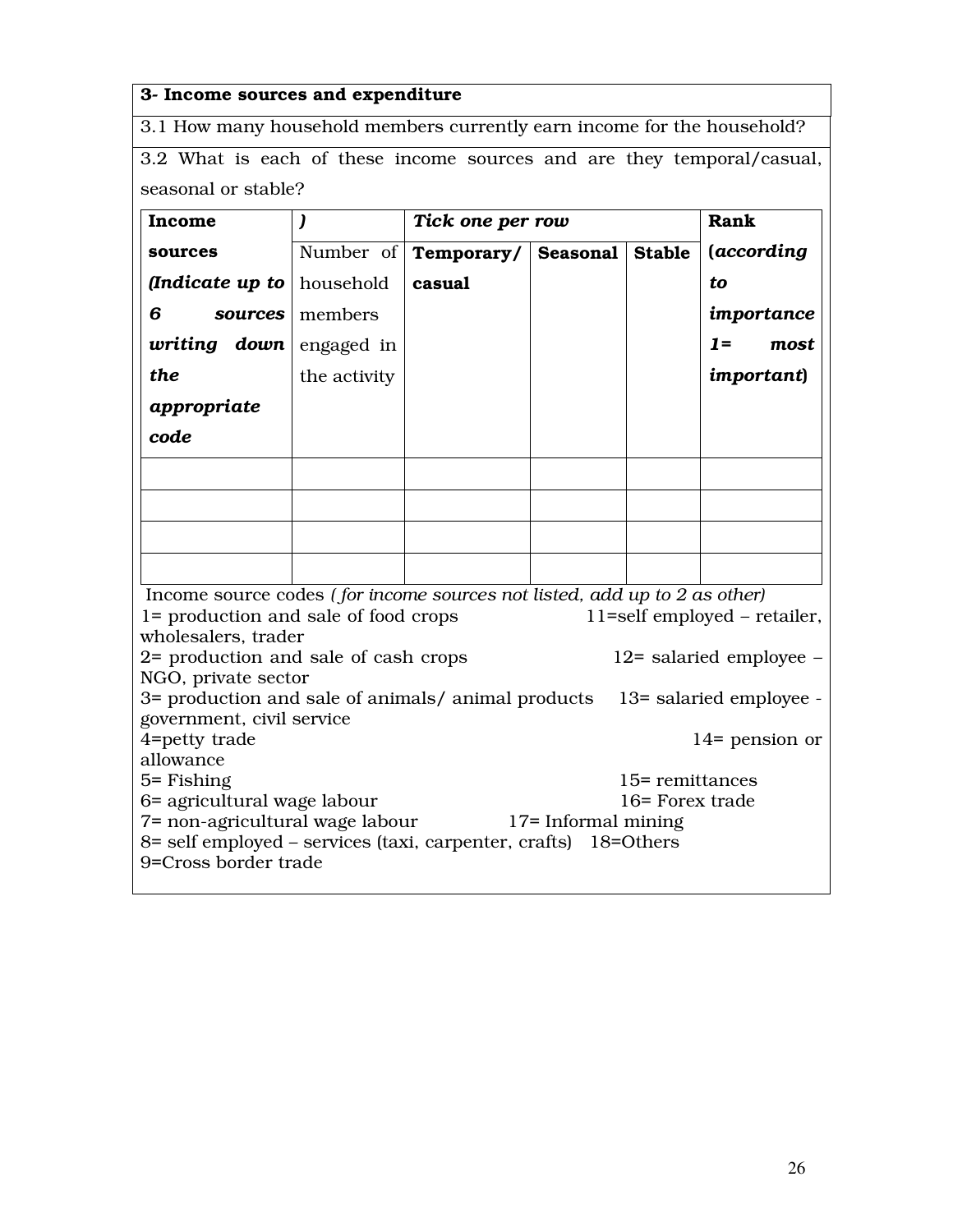| 4- Assets                                                                 |                                 |                     |                     |  |  |  |  |
|---------------------------------------------------------------------------|---------------------------------|---------------------|---------------------|--|--|--|--|
| 4.1 How much/many of these items did you purchase over the last 6 months? |                                 |                     |                     |  |  |  |  |
|                                                                           | Purchased<br>Purchased over the |                     |                     |  |  |  |  |
|                                                                           | over the past 6                 |                     | past 6 months (Tick |  |  |  |  |
|                                                                           | months<br>(Tick)                |                     | all that apply)     |  |  |  |  |
|                                                                           | all that apply)                 |                     |                     |  |  |  |  |
| a. radio                                                                  |                                 | 1. DVD/home theatre |                     |  |  |  |  |
| b.sewing<br>machine                                                       |                                 | m. satellite dish   |                     |  |  |  |  |
| c. cell phone                                                             |                                 | n. jewellery        |                     |  |  |  |  |
| d. bicycle                                                                |                                 | o. land             |                     |  |  |  |  |
| e. motorbike                                                              |                                 | p. home/residence   |                     |  |  |  |  |
| f. car                                                                    |                                 | q. cattle/cows      |                     |  |  |  |  |
| g. refrigerator                                                           |                                 | r. goats/sheep      |                     |  |  |  |  |
| h. stove                                                                  |                                 | s. poultry          |                     |  |  |  |  |
| i. oven/micro-                                                            |                                 | t. welding machine  |                     |  |  |  |  |
| wave                                                                      |                                 |                     |                     |  |  |  |  |
| j. sofas                                                                  |                                 | u. generator        |                     |  |  |  |  |
| k. television                                                             |                                 | v. others           |                     |  |  |  |  |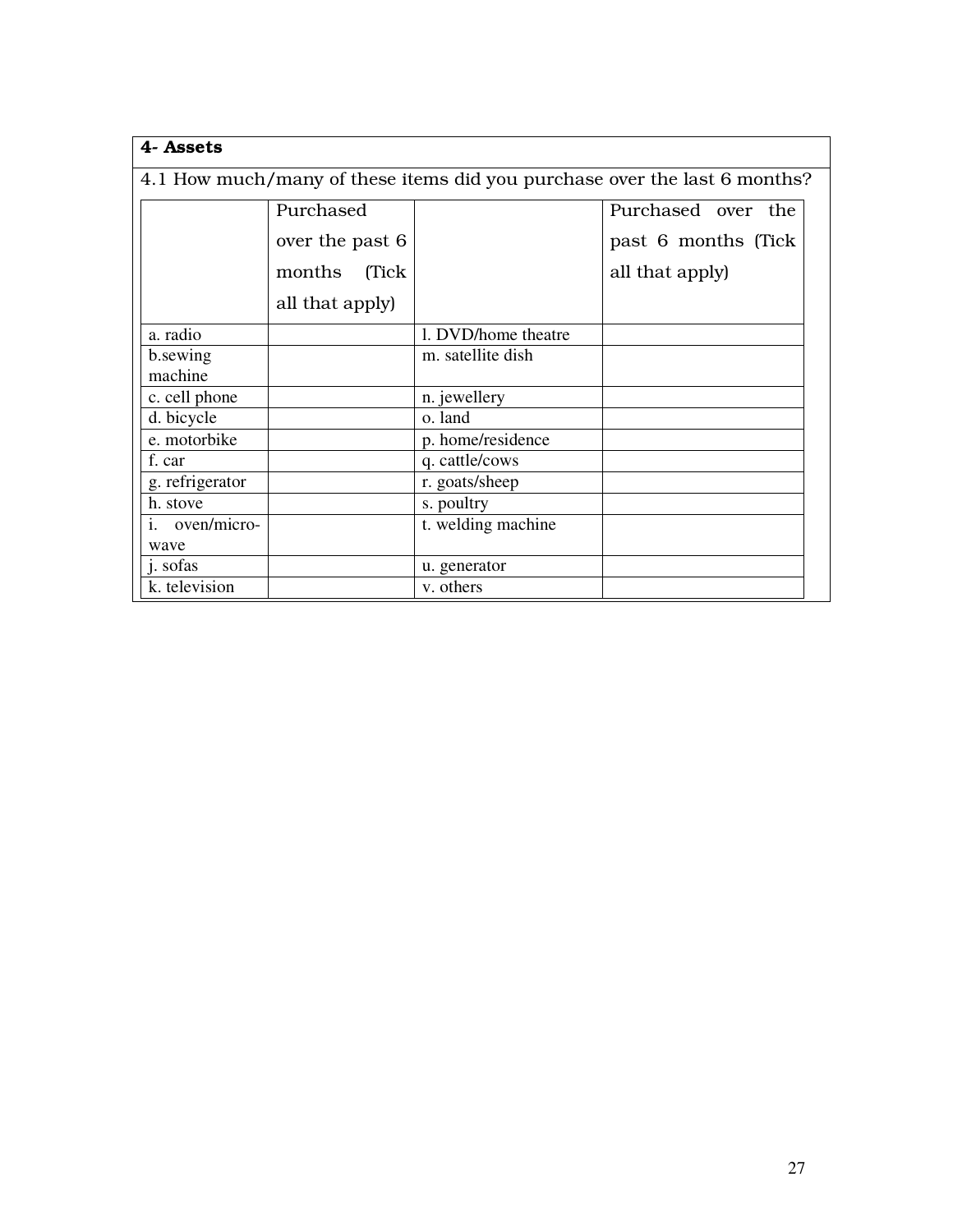# 5- Coping strategies

5.1 In the past 30 days, how frequently did your household resort to using one or more of the following strategies in order to have access to food? SELECT ONE ANSWER PER STRATEGY.

|                                                                                    |                                                                      | Never        | Seldom<br>$(1-3)$<br>days/mon<br>th) | Sometime<br>S<br>$(1-2)$ days<br>/week) | Often<br>$(3-6)$<br>days<br>a<br>week) | Daily                 |
|------------------------------------------------------------------------------------|----------------------------------------------------------------------|--------------|--------------------------------------|-----------------------------------------|----------------------------------------|-----------------------|
| E1                                                                                 | Skip entire days without<br>eating?                                  | $\mathbf{1}$ | $\mathbf{2}$                         | 3                                       | 4                                      | 5                     |
| E <sub>2</sub>                                                                     | Limit<br>portion<br>size<br>at<br>mealtimes?                         | $\mathbf{1}$ | $\mathbf{2}$                         | 3                                       | $\overline{4}$                         | 5                     |
| E3                                                                                 | Reduce number of meals<br>eaten per day?                             | $\mathbf{1}$ | $\overline{2}$                       | 3                                       | $\overline{4}$                         | 5                     |
| E <sub>4</sub>                                                                     | Borrow food or rely on help<br>from friends or relatives?            | $\mathbf{1}$ | $\mathbf{2}$                         | 3                                       | 4                                      | 5                     |
| E5                                                                                 | Rely on less expensive or<br>less preferred foods?                   | 1            | $\mathbf{2}$                         | 3                                       | 4                                      | 5                     |
| E6                                                                                 | Purchase/borrow food on<br>credit?                                   | $\mathbf{1}$ | $\mathbf{2}$                         | 3                                       | 4                                      | 5                     |
| E7                                                                                 | Gather unusual types or<br>amounts of wild food /<br>hunt?           | $\mathbf{1}$ | $\mathbf{2}$                         | 3                                       | 4                                      | 5                     |
| E8                                                                                 | Harvest immature<br>crops<br>(e.g. green maize)?                     | $\mathbf{1}$ | $\mathbf{2}$                         | 3                                       | 4                                      | 5                     |
| E9                                                                                 | Send household members<br>to eat elsewhere?                          | $\mathbf{1}$ | $\mathbf{2}$                         | 3                                       | 4                                      | 5                     |
| E10                                                                                | Send household members<br>to beg?                                    | $\mathbf{1}$ | $\mathfrak{D}$                       | 3                                       | $\overline{4}$                         | 5                     |
| E11                                                                                | Reduce adult consumption<br>so children can eat?                     | $\mathbf{1}$ | $\mathbf{2}$                         | 3                                       | $\overline{4}$                         | 5                     |
| E12                                                                                | Rely on casual labour for<br>food?                                   | $\mathbf{1}$ | $\mathbf{2}$                         | 3                                       | 4                                      | 5                     |
| E1<br>3                                                                            | Have you sold any household assets to buy food in the past 3 months? |              |                                      |                                         |                                        | $0 = No$<br>$1 = Yes$ |
| E1<br>Have you sold any household livestock to buy food in the past 3 months?<br>4 |                                                                      |              |                                      |                                         | $0 = No$<br>$1 = Yes$                  |                       |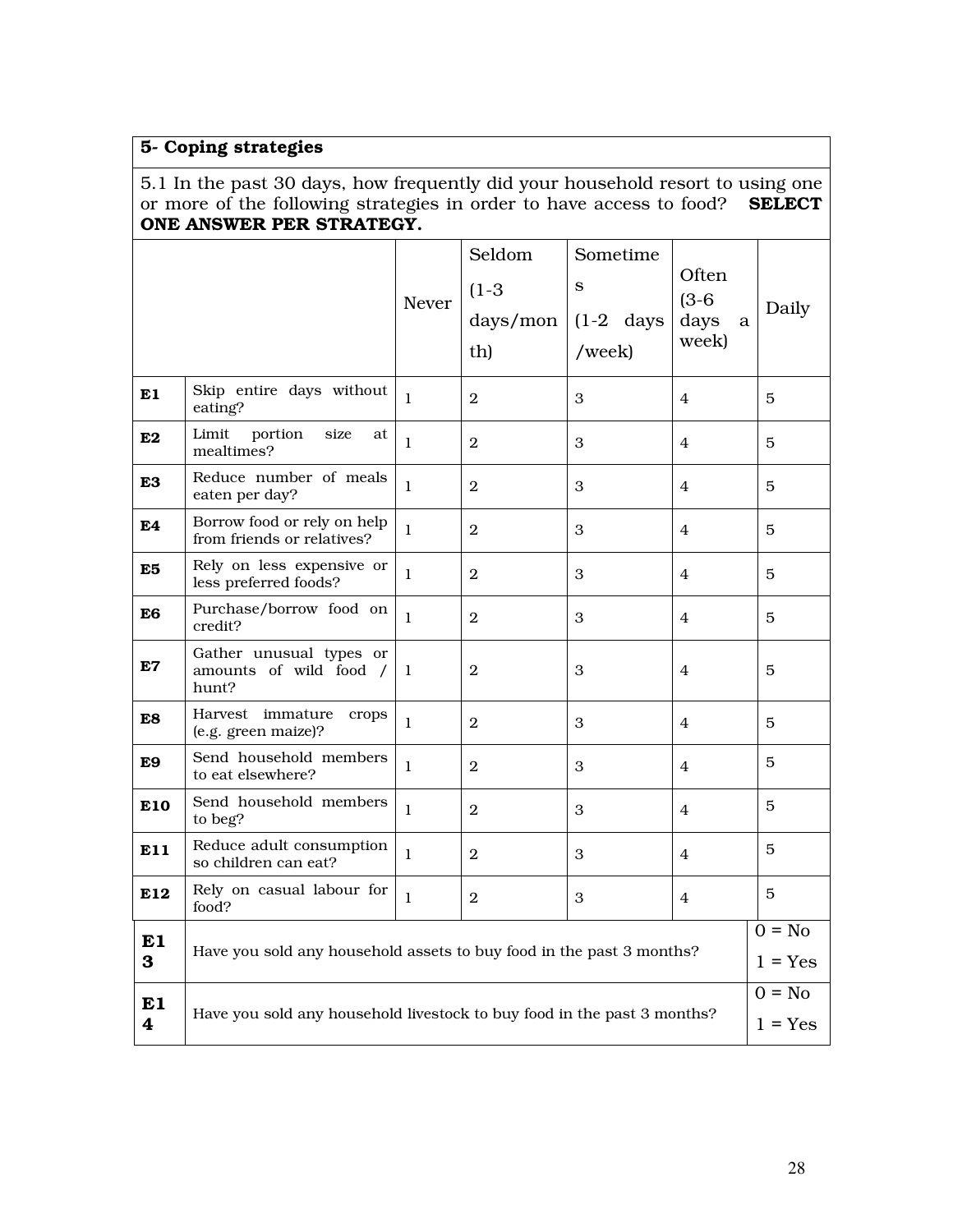| 6- Shocks impacting households                                                                                                                                                                              |               |     |              |     |  |
|-------------------------------------------------------------------------------------------------------------------------------------------------------------------------------------------------------------|---------------|-----|--------------|-----|--|
| 6.1 In the last month, what difficulties have negatively impacted your<br>household's ability to meet your food and non-food needs? (do not read list,<br>once identified, ask household to rank the top 3) |               |     |              |     |  |
| <b>Shock</b>                                                                                                                                                                                                | <b>Tick</b>   | a11 | Rank         | the |  |
|                                                                                                                                                                                                             | difficulties  |     | top          | 3   |  |
|                                                                                                                                                                                                             | identified by |     | difficulties |     |  |
|                                                                                                                                                                                                             | <b>HH</b>     |     |              |     |  |
| a. loss of employment/reduced salary                                                                                                                                                                        |               |     |              |     |  |
| b. sickness/health expenditures                                                                                                                                                                             |               |     |              |     |  |
| c. death of household member                                                                                                                                                                                |               |     |              |     |  |
| d. high food prices                                                                                                                                                                                         |               |     |              |     |  |
| e. high fuel/transport costs                                                                                                                                                                                |               |     |              |     |  |
| High house rentals frequently reviewed,<br>pegged in forex                                                                                                                                                  |               |     |              |     |  |
| g. debt to reimburse                                                                                                                                                                                        |               |     |              |     |  |
| h. irregular/unsafe drinking water                                                                                                                                                                          |               |     |              |     |  |
| <i>i.</i> electricity cuts                                                                                                                                                                                  |               |     |              |     |  |
| j. insecurity/thefts                                                                                                                                                                                        |               |     |              |     |  |
| k. bad climate (poor crop yields/harvests)                                                                                                                                                                  |               |     |              |     |  |
| l. natural disaster (floods, droughts)                                                                                                                                                                      |               |     |              |     |  |
| m. Frequent school fees reviews and boarding<br>school groceries                                                                                                                                            |               |     |              |     |  |
| n. Others (specify))                                                                                                                                                                                        |               |     |              |     |  |